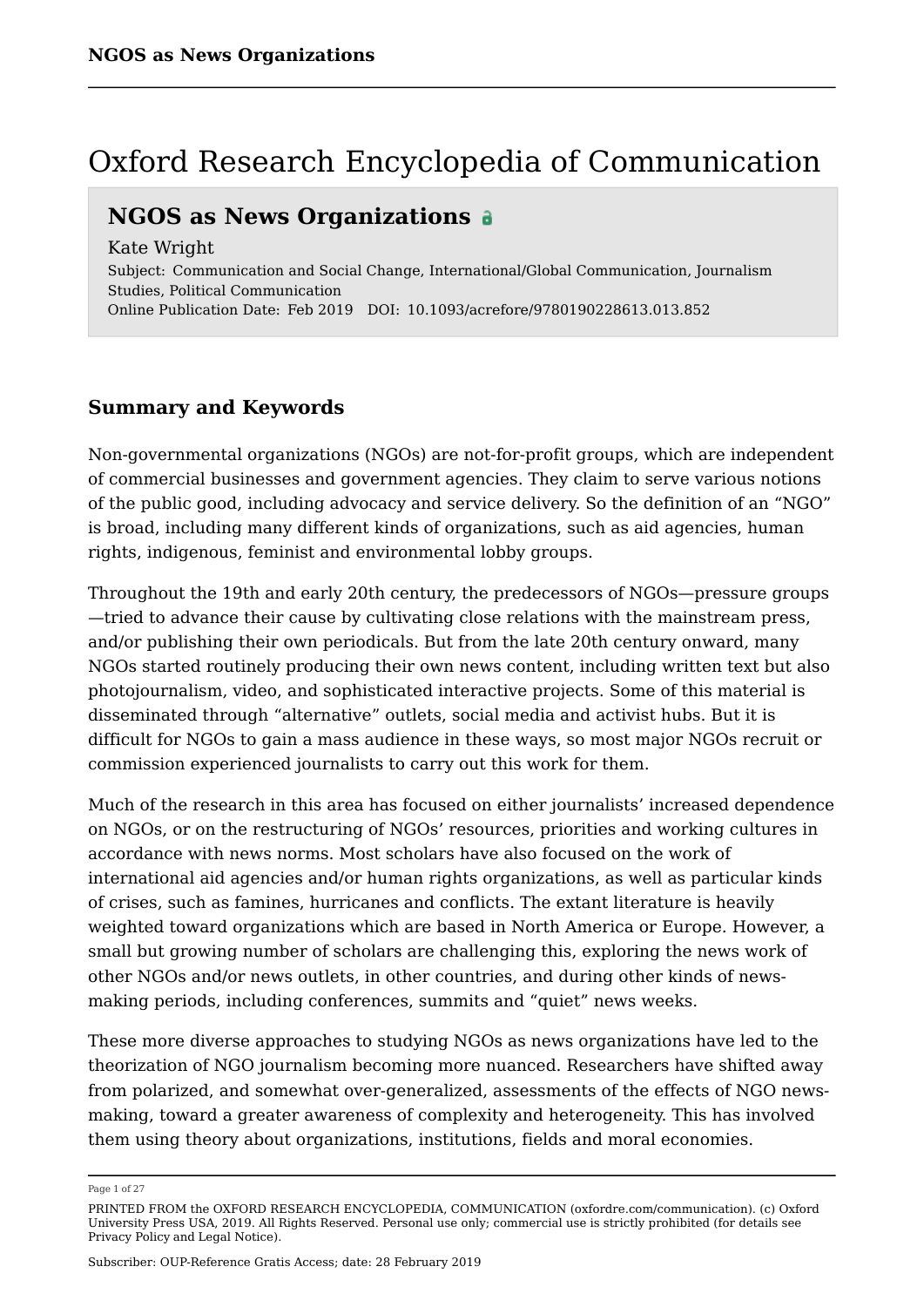However, the kinds of power which NGO workers are able to acquire by becoming news reporters is still under-theorized, and scholars still tend to avoid examining the frameworks they use as a basis for normative evaluation. Finally, changing media practices (including social media practices) and NGOs' adoption of new communication technology (including satellite and drone imagery) means that this area of news work is still evolving very rapidly.

Keywords: advocacy, aid, drones, environment, humanitarian, human rights, photojournalism, public relations, video, journalism studies

### **Introduction**

Non-governmental organizations (NGOs) have long sought to shape news by providing background briefings, constructing newsworthy events or enabling journalists to access case studies. However, since 2000, an increasing number of NGOs have begun producing their own journalistic content, including written copy, photos, video and other kinds of innovative multimedia content, such as immersive and interactive media sites (Jones, 2017), as well as satellite and drone imagery (Denčik & Allan, 2017; Jones, 2017).

These varied forms of NGO journalism necessitate NGO workers engaging in many different kinds of journalistic production. For instance, NGOs may use their extensive onthe-ground networks to conduct detailed research, including interviewing and capturing visual "evidence" of particular events (Powers, 2016A, 2018; Reese, 2015). But NGOs may also collect, verify, curate and remediate content produced by others, including that which is circulated through social media (McPherson, 2015A; Norris, 2017; Reese, 2015).

NGOs disseminate the content they produce through their own websites and social media accounts (Imison, 2014), as well as through other kinds of media outlets. These include specialist interest magazines (Comfort & Blankenship, 2018), "alternative" periodicals (Mercado, 2015), activist media hubs (Denčik & Wilkin, 2015; Russell, 2013), and even rap news TV channels (Shaker & Falzone, 2015). But it is difficult for NGOs to gain mass audiences through such means, so placing material in mainstream news outlets continues to be the main focus of most major NGOs' news-making activity (Powers, 2018; Wright, 2018).

There is some evidence to suggest that NGOs are beginning to get more access to mainstream news outlets, but it is hard to say exactly how much NGO content news outlets use because it is often unattributed (Wright, 2018). What we can say is that NGOs still face considerable challenges in placing their material in news outlets (Powers, 2016B, 2018). Many have responded to these challenges by carefully tailoring their media content so that it fits the requirements of target news outlets (Cottle & Nolan, 2007; Fenton, 2010). But this kind of activity requires significant amounts of time, as well as financial and cultural capital (Lang, 2013; Powers, 2016B). Thus placing material in mainstream news outlets is an activity which tends to be dominated by large, wealthy

Page 2 of 27

PRINTED FROM the OXFORD RESEARCH ENCYCLOPEDIA, COMMUNICATION (oxfordre.com/communication). (c) Oxford University Press USA, 2019. All Rights Reserved. Personal use only; commercial use is strictly prohibited (for details see Privacy Policy and Legal Notice).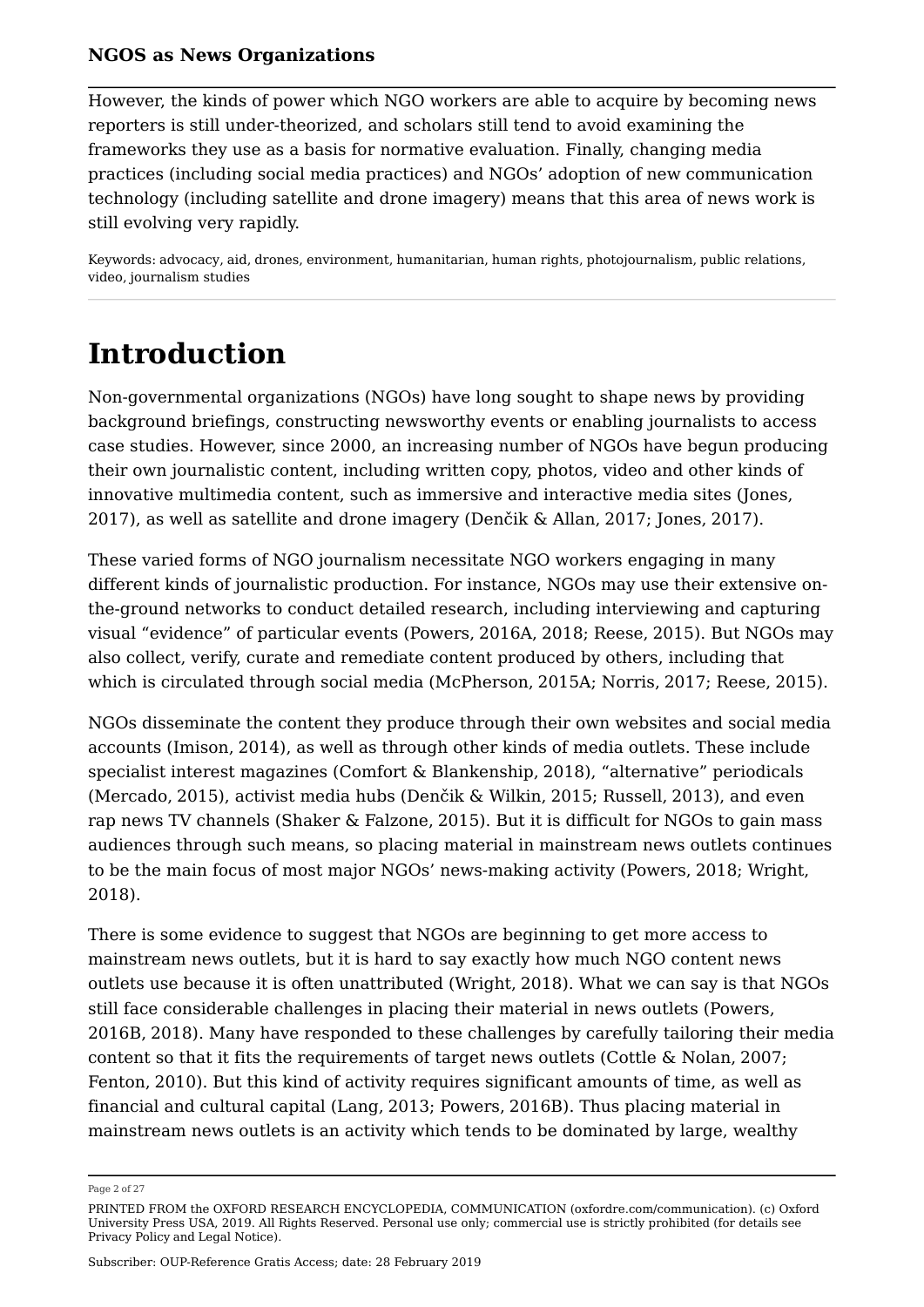international NGOs (INGOs) that have the resources to recruit experienced journalists and continually update their media technology (Fenton, 2010).

For these reasons, much of the research in NGO journalism has focused on the ways in which major international NGOs are becoming more like news organizations. Scholars have highlighted NGOs' recruitment of large numbers of former journalists to fill communications roles, which are sometimes even advertised as journalistic posts. These changes in staffing are thought to have triggered profound shifts in the organizational cultures, values and working practices of such NGOs (Cottle & Nolan, 2007; Fenton, 2010; Moon, 2018).

Indeed, some see NGOs as increasingly measuring success in terms of mainstream news norms, thus risking losing their alternative cultures and values (e.g., Cottle & Nolan, 2007; Fenton, 2010). At the same time, others have raised concerns about the extent to which news organizations have become dependent on the material, and interpretative perspectives, of NGOs: arguing that this undermines the critical independence of journalism (e.g., Franks, 2013; Seaton, 2010). However, research in this area has tended to focus quite narrowly on international aid agencies, and to a lesser extent, human rights organizations. Such NGOs are certainly very active in media-making, particularly during conflicts, famines, floods, earthquakes, and other disasters which attract a lot of academic attention (Powers, 2018; Wright, 2018). But there is a need for scholars to attend to other kinds of journalistic activity and other kinds of NGOs.

There is a small, but growing body of work on environmental NGOs (e.g., Comfort & Blankenship, 2018; Coward, 2010; Dai, Zeng, & Wang, 2017; Krøvel, 2012; Lück, Wozniak, & Wessler, 2016; Reese, 2015; Spyksma, 2019). But there is still very little on other kinds of important non-governmental organizations, including disability lobby groups (Wright, 2018), feminist organizations (Minić, 2014), indigenous rights NGOs (Mercado, 2015), worker cooperatives, and trade unions (Denčik & Wilkin, 2015). In addition, there is a need for more work to be conducted outside Europe and North America in order to enable more effective comparisons, and to develop general theory. Some valuable research has taken place in Africa (e.g., Jones, 2017; Shaker & Falzone, 2015; Wright, 2018), China (e.g., Dai et al., 2017; Reese, 2015), Latin America (e.g., McPherson, 2015A, 2015B; Waisbord, 2011), and the Pacific (e.g., Spyksma, 2019), but these kinds of studies are still relatively thin on the ground.

Moreover, there is a need for scholars to think more flexibly about the ways in which journalists and NGOs work together. Scholarship has traditionally focused on NGO press officers offering their material directly to journalists, through emails, phone calls, or via their own websites and electronic distribution lists (Cottle & Nolan, 2007; Fenton, 2010). Alternatively, researchers have focused on the longstanding tradition of NGOs embedding reporters with them on field trips to remote areas: offering them not only transport and accommodation, but also providing them interviewees, fixers or interpreters in order to try and influence the narrative framing of news items (Franks, 2013).

Page 3 of 27

PRINTED FROM the OXFORD RESEARCH ENCYCLOPEDIA, COMMUNICATION (oxfordre.com/communication). (c) Oxford University Press USA, 2019. All Rights Reserved. Personal use only; commercial use is strictly prohibited (for details see Privacy Policy and Legal Notice).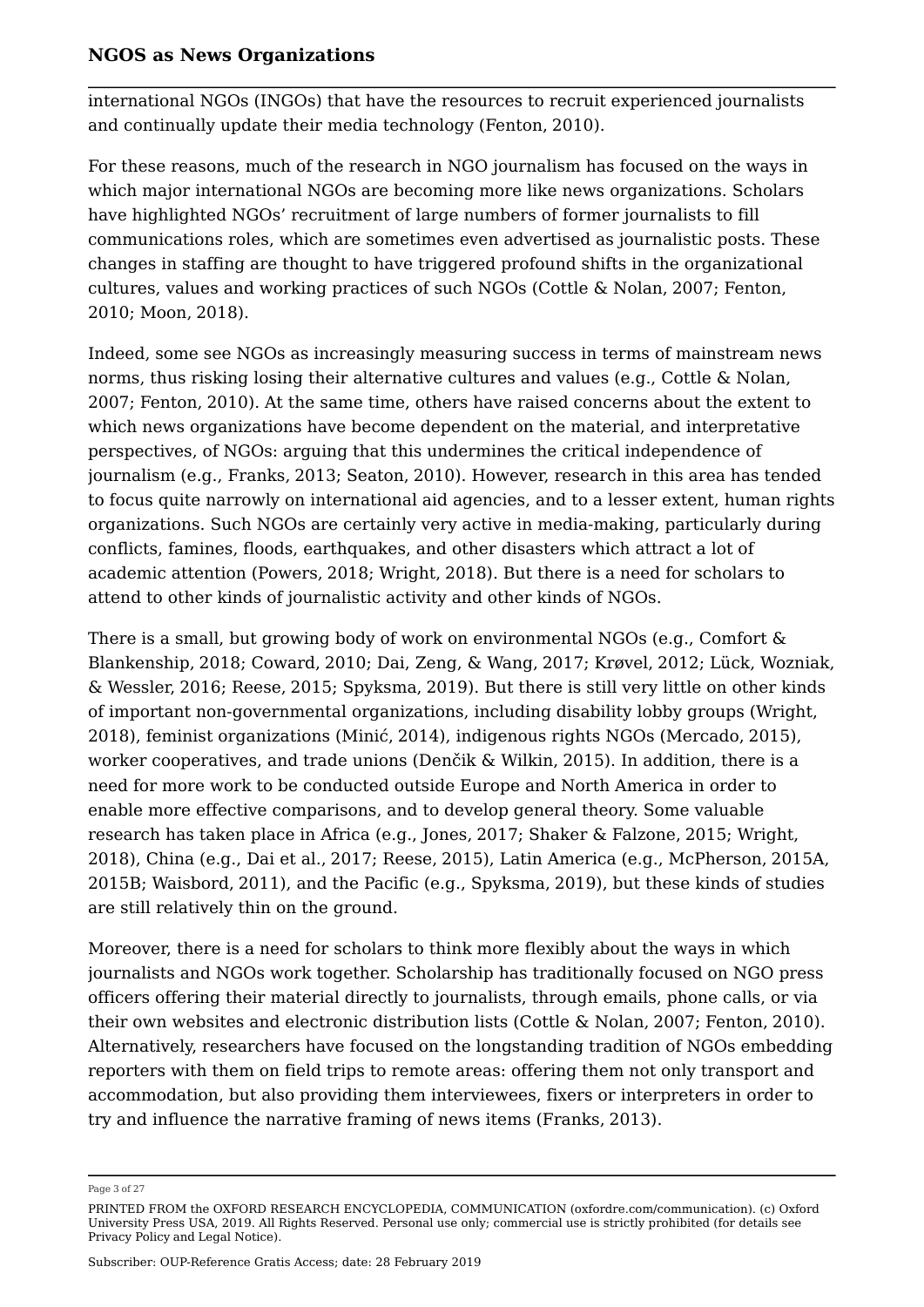But newer research has demonstrated that journalists and NGO workers work together to co-produce journalistic content in other ways, many of which relate to online media. For example, on field trips, an NGO worker may take the photos, whilst the journalist conducts the interviews for an audio slideshow (Wright, 2018). Alternatively, NGO workers and news outlets may work closely together over longer periods of time to produce sophisticated interactive media projects (Jones, 2017). Whilst international conferences and summits afford NGOs the opportunity to negotiate shared interpretative frames (Lück et al., 2016), and/ or to exert more subtle and cumulative forms of influence on the understandings of "public good" within mainstream journalism (Russell, 2013).

Furthermore, the mass casualization of media production means that it is often no longer appropriate to take a binary view of NGO–journalist relations, as freelancers are often involved. But the effects of freelancing on NGO journalism are just beginning to be explored. Freelancers often take commissions from both kinds of organizations, or syndicate material on from one to the other at a later date—leading to results which the NGO did not necessarily intend (Wright, 2016A, 2016B, 2018). Freelancers may acquiesce with clients' requirements to cope with their precarity (Wright, 2018), try to compromise by blending visual traditions (Grayson, 2014), or participate in arguments about framing between NGOs and other powerful stakeholders (Conrad, 2015).

The growth of freelancing has also prompted NGOs to take on other kinds of managerial or financial functions, which were previously the preserve of news organizations. For example, NGOs sometimes pay freelance journalists a day rate to write articles for mainstream news outlets about their projects, following an "embedded" trip with them (Cooper, 2018). Although, this is relatively new amongst Western journalists, it has long been common practice in countries where journalists have always been poorly paid, such as Bangladesh (Biswas, 2007) and Ethiopia (Dirbaba, 2010; Lodamo & Skjerdal, 2009). NGOs may also provide journalists with training courses or workshops on issues of concern to them, and those involved in media assistance programs may fund and run news outlets, including radio stations, newspapers and news websites (Berger, 2010; Schiffrin, 2010; Scott, 2014).

Finally, the rapid growth of freelancing has prompted some NGOs to take on some of the communicative functions which used to be facilitated by news organizations' newsgathering operations. For instance, the Vulture Club and other closed Facebook groups run by NGOs—most notably Human Rights Watch—allow freelancers working in war zones and other hostile environments to swop contacts, advice about how to source visas, fixers or interpreters, and health and safety tips (Murrell, 2014; Pendry, 2015). So there are many different ways in which we can conceptualize NGOs as news organizations, but in order to avoid overlapping too much with other entries, the focus will be on NGOs' engagement in the production, curation and dissemination of news content.

Page 4 of 27

PRINTED FROM the OXFORD RESEARCH ENCYCLOPEDIA, COMMUNICATION (oxfordre.com/communication). (c) Oxford University Press USA, 2019. All Rights Reserved. Personal use only; commercial use is strictly prohibited (for details see Privacy Policy and Legal Notice).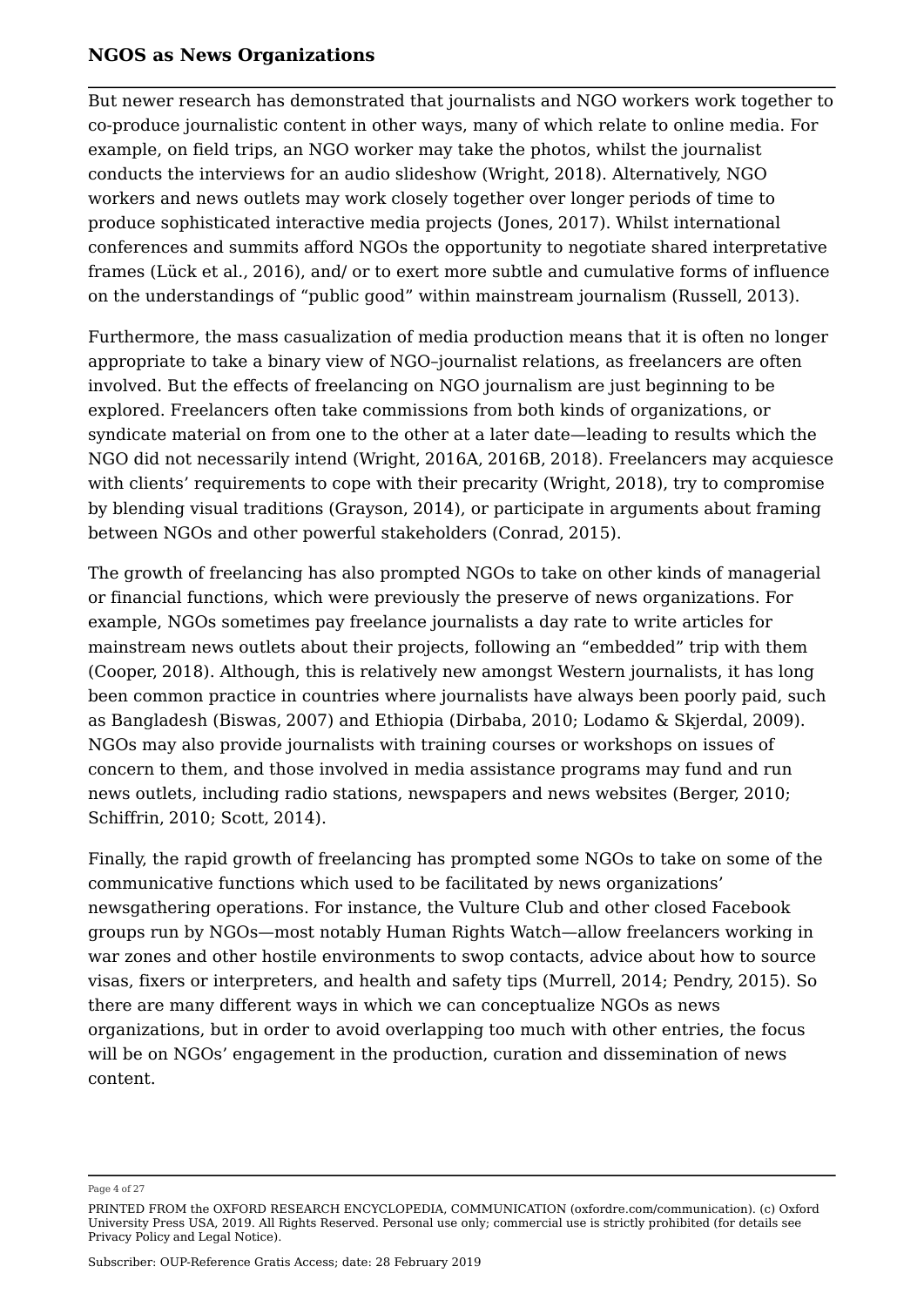# **Photojournalism, Atrocity, and Aid**

Several different factors have combined with one another to shape NGOs' shift into the regular production of news content. These causal factors include widespread cost-cutting in many areas of the news industry and a related reduction in the numbers of foreign and correspondent posts, increased competition between NGOs for fundraising, and the increasingly mediatized nature of politics (Powers, 2018). The increased speed demanded by a 24/7 news cycle, the visuality of online news, and the advent of social media also tend to be seen as significant causal factors (Cooper, 2018; Fenton, 2010; Wright, 2018). So researchers just beginning to think about this area of study may be forgiven for thinking that NGOs' engagement in news production is a largely contemporary phenomenon, with few historical precedents.

But that would be inaccurate. Throughout the 19th and early 20th century, the predecessors of 21st-century NGOs—pressure groups—cultivated close relations with the mainstream press, and/or published their own periodicals. In the United Kingdom, this included Antislavery, Anti-Corn Law, Temperance and Women's Suffrage organizations (Harrison, 1982; Tusan, 2005). Many newspapers were also amenable to working with these pressure groups to run campaigns, and the Anti-Corn Law League even provided financial subsidies to papers sympathetic to its cause (Harrison, 1982).

However, perhaps the most compelling example of the historical roots of contemporary NGO journalism is provided by the transatlantic pressure group, the Congo Reform Association, because of its focus on visual media. Members of this association and their networks of in-country activists used what was then cutting-edge media technology—the Kodak Brownie camera—to provide visual "proof" of the atrocities committed by King Leopold 11 of Belgium in the Congo (Grant, 2015; Sliwinski, 2006). There are striking parallels between such practices and the NGO journalism practiced by many human rights groups. It may be argued that the difference between the two lies in the professionalization of NGO workers' journalistic practice. But not all 21st-century human rights groups are professionalized, and the Congo Reform Association had many features of professionalized journalistic practice.

In addition to printing images of atrocity in pamphlets, missionary periodicals, magazines and mainstream newspapers, its founder also set up his own newspaper, the *West African Mail* (Grant, 2015). This newspaper—the archives of which are held at the London School of Economics—contains detailed instances of investigative, campaigning journalism, including some victim interviews and "eye witness" accounts, published alongside posed photographic portraits of mutilated Congolese people. Yet the *West African Mail* is not simply the newsletter of an advocacy organization: the paper also contains business articles, lists of stocks and shares, and adverts aimed at those trading in the region: a strange mix to contemporary eyes.

Many of the other news-making tactics of the Congo Reform Association also resonate with contemporary NGO practices, including the repeated use of images of children in

Page 5 of 27

PRINTED FROM the OXFORD RESEARCH ENCYCLOPEDIA, COMMUNICATION (oxfordre.com/communication). (c) Oxford University Press USA, 2019. All Rights Reserved. Personal use only; commercial use is strictly prohibited (for details see Privacy Policy and Legal Notice).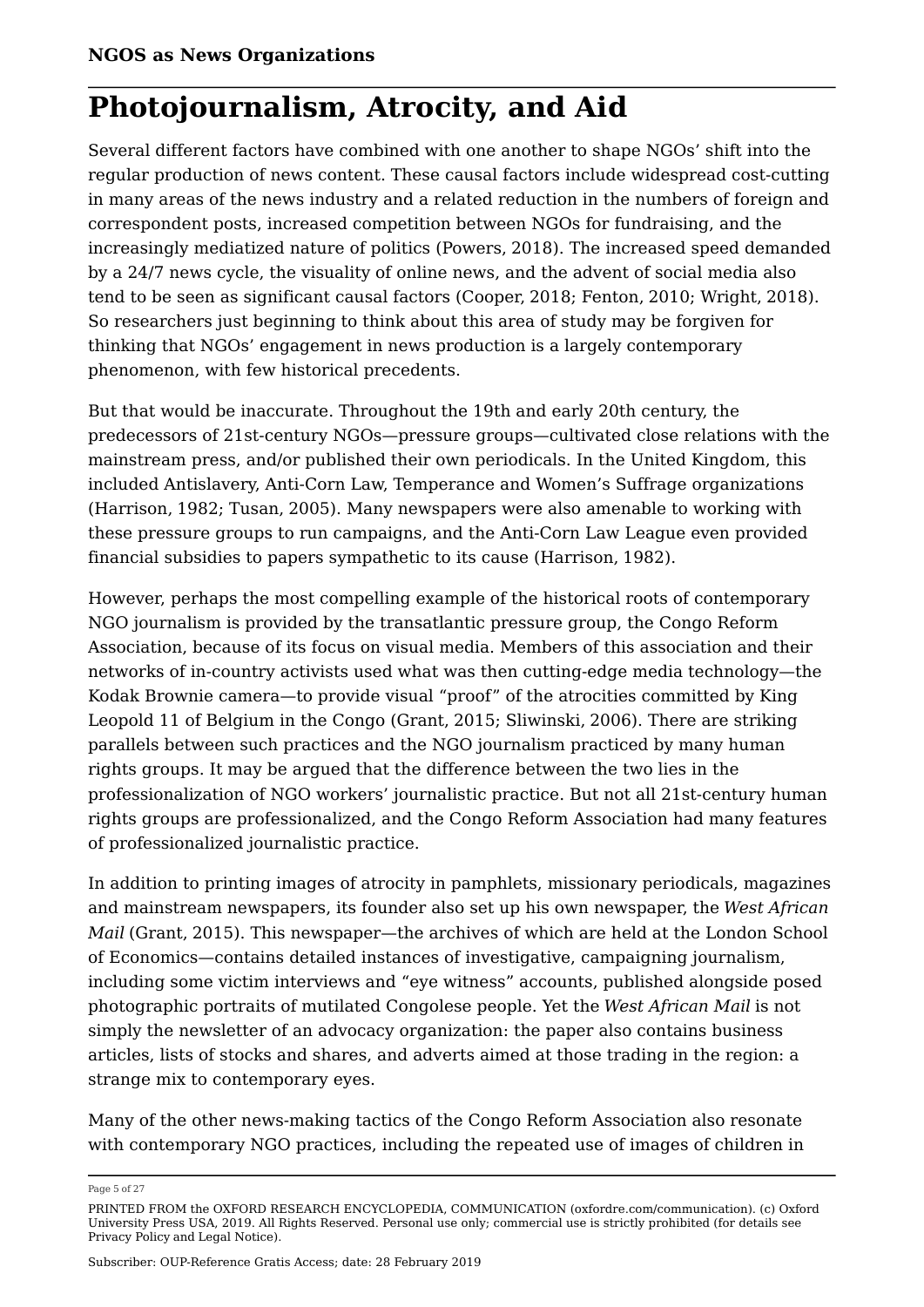need, the creation of newsworthy spectacles, such as magic lantern lectures, and the heavy reliance on celebrities, including the famous authors, Mark Twain and Arthur Conan Doyle (Hochschild, 2006). So there appears to be a rather fuzzy dividing line between the journalistic activities carried out by historical pressure groups and those performed by 21st-century NGOs: involving far more continuities, and far fewer ruptures, than is often thought.

The historical news-making practices of the International Committee of the Red Cross (ICRC) also appear to have played a powerful role in shaping contemporary NGO journalism—even though the ICRC is not an NGO itself, but instead has a unique status within international law. However, the ICRC was one of the first aid agencies to deliberately produce newsworthy media content, and its actions in this regard have shaped the ways in which NGOs engage with mainstream journalism in the 21st century. As early as the 1920s, the ICRC was producing cinéreels about its work (Natale, 2010), and by the 1950s, it was regularly working with press agencies and renowned war photographers. Its intention here was not only to raise money and awareness of the ICRC's work, but to do so by encouraging mainstream newspapers to use the photos it had commissioned. For example, in 1956, the organization launched an appeal for Hungary and the Middle East with the Magnum photographic agency. As Robert Melley of the ICRC's Information Service explained, "Although the experiment appears expensive at first sight . . . it is likely to lead to the circulation by the major newspapers of ICRC photos taken by the elite of reporters" (1956, cited in Gorin, 2012, p. 1374).

Following the rapid rise in the popularity and respectability of photojournalism during the 1960s, it became normal for many NGOs to hire well-respected photojournalists, in order to win the attention of newspapers, current affairs magazines, and sometimes even television (Hallas, 2012). Such images appeared to be taken far more spontaneously than the obviously posed images disseminated by the Congo Reform Association, as photographers during this period were greatly influenced by Cartier-Bresson's idea of the desirability of capturing "the decisive moment" (1957, quoted in Hallas, 2012, p. 102). That is, "the simultaneous recognition, in the fraction of a second, of the significance of an event as well as the precise organization of forms which gives that event its proper expression" (Cartier-Bresson, 1952, quoted in Hallas, 2012, p. 102). Nonetheless, the production of such images was highly structured by the norms of the art market, journalism and related forms of social documentary photography. These include ideas about the progressive potential of the "concerned photographer" (Capa, 1968), who acts as a moral or political witness to the plight of others: highlighting their dignity and suffering in ways which stimulate audiences to call for social change.

Some of the most acclaimed examples of NGO-commissioned photojournalism include Sabastião Salgado's images of the Sahel famine in the 1980s, which were taken as part of a commission for Médecins sans Frontières, many of which were republished by the international press. Other notable examples include Tim Hetherington's depictions of the Liberian civil war for Human Rights Watch, and the work of Gideon Mendelson HIV/AIDS for the Treatment Action Campaign and the Global Fund to Fight Aids, Tuberculosis and

Page 6 of 27

PRINTED FROM the OXFORD RESEARCH ENCYCLOPEDIA, COMMUNICATION (oxfordre.com/communication). (c) Oxford University Press USA, 2019. All Rights Reserved. Personal use only; commercial use is strictly prohibited (for details see Privacy Policy and Legal Notice).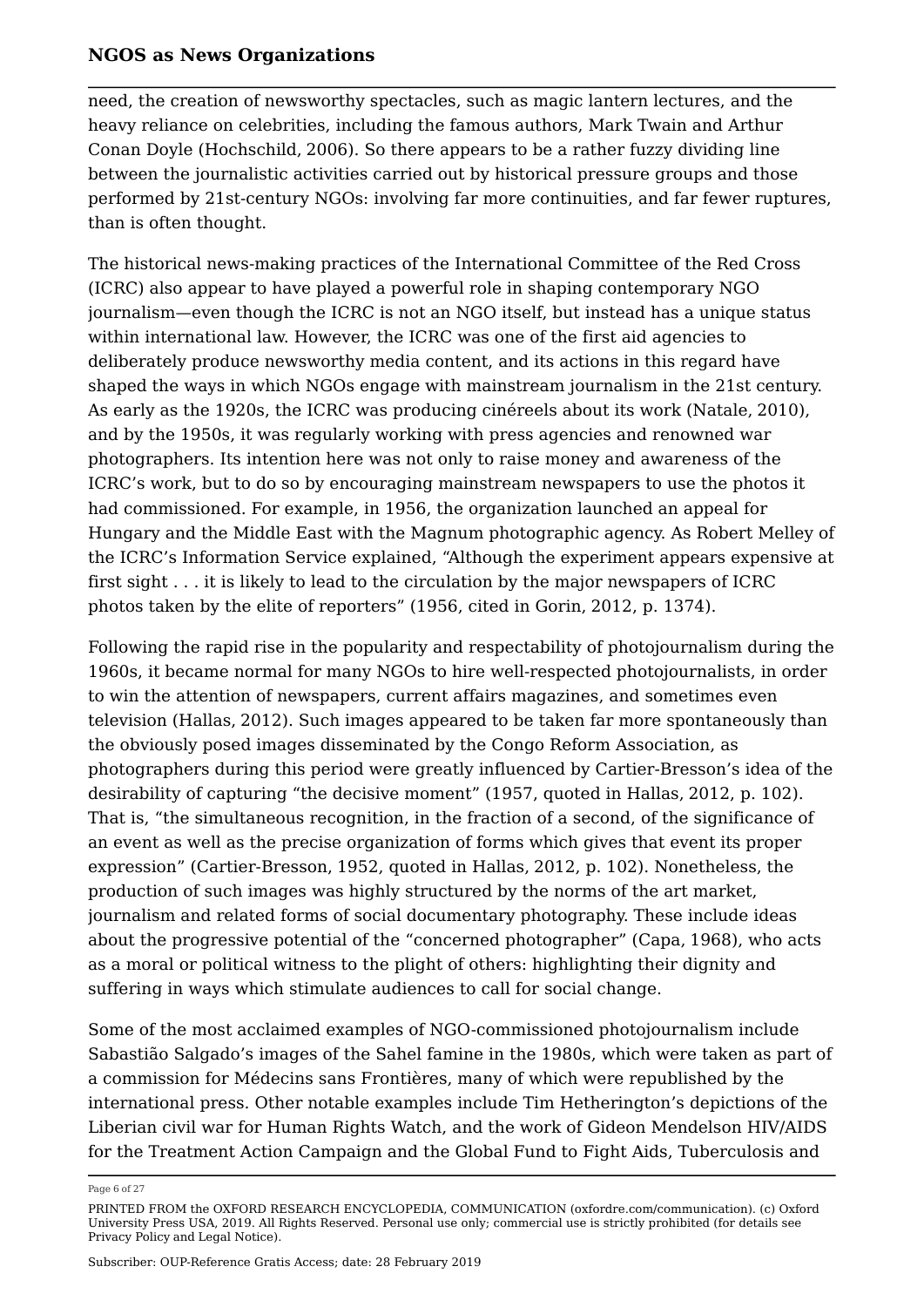Malaria (all discussed in Hallas, 2012). Much of the photography which NGOs commission and place in news outlets draws from this longstanding tradition of collaboration. Such highly aestheticized images are used extensively in English-language newspapers and current affairs magazines, and within the online photo slideshows published on news websites (Denčik & Allan, 2017; Wright, 2018).

At a time when most photojournalists are self-employed and news commissions are dwindling, working for NGOs allows some photojournalists to continue to do work which they value, including undertaking lengthy field trips (Wright, 2016A). Yet there are lively debates about the ethics of this kind of news production, including matters relating to informed consent, editorial control, and the mythologizing of photojournalism as "as a means of informing the public and bearing witness to injustices and atrocities" (Gürsel, 2016, cited in Denčik & Allan, 2017, p. 1179). There are also serious questions about which kinds of photojournalistic gaze predominate, given the alleged preference of news outlets for European and North American photographers (Jayawardane, 2017). Such concerns then play into broader concerns about the creation of distant suffering as an engaging spectacle "sold" to privileged media audiences, living comfortable lives far away (Kennedy, 2009). So we have to ask serious ethical and political questions about how NGO-commissioned photojournalism plays into the broader, visual cultures of nongovernmental activism: helping INGOs to "constitute particular publics, advance claims in the world, and to intervene politically" (McLagan & McKee, 2012, p. 10).

Yet there is still scope for further research to establish how INGOs' different approaches to the representation of rapid onset and long-term crises is manifest in news texts, including the ways in which written (and/or audio) text relates to NGO-commissioned photographs (Denčik & Allan, 2017). Useful comparisons might then be made with news texts which include images provided by international development and other kinds of NGOs (Dogra, 2012). In particular, it would be interesting to explore whether NGO commissions have led to many photojournalists developing blended genres, such as the "NGO reportage" which Grayson created (2014).

The photojournalistic practices of environmental NGOs also deserve far greater attention at a time of rapidly escalating climate change and rapidly reducing biodiversity. Although some interesting work has been done on the World Wildlife Fund (Coward, 2010), as well as environmental NGOs in China (Dai et al., 2017; Reese, 2015) and Norway (Krøvel, 2012). Of particular interest here is research in the involvement of major INGOs in the promotion of what geographers call "spectacular environmentalism" (Goodman, Littler, Brockington, & Boycoff, 2016). That is, the visual images informed by grand destruction narratives, which are produced for mass, international consumption. Finally, it would be fascinating to study how NGO workers may make news by remediating press photographs which their organizations did not commission, following an incident in which Peter Bouckaert of Human Rights Watch made headlines by retweeting an image of a drowned refugee child, Alan Kurdi, which then went viral (Fehrenbach & Rodgno, 2015).

Page 7 of 27

PRINTED FROM the OXFORD RESEARCH ENCYCLOPEDIA, COMMUNICATION (oxfordre.com/communication). (c) Oxford University Press USA, 2019. All Rights Reserved. Personal use only; commercial use is strictly prohibited (for details see Privacy Policy and Legal Notice).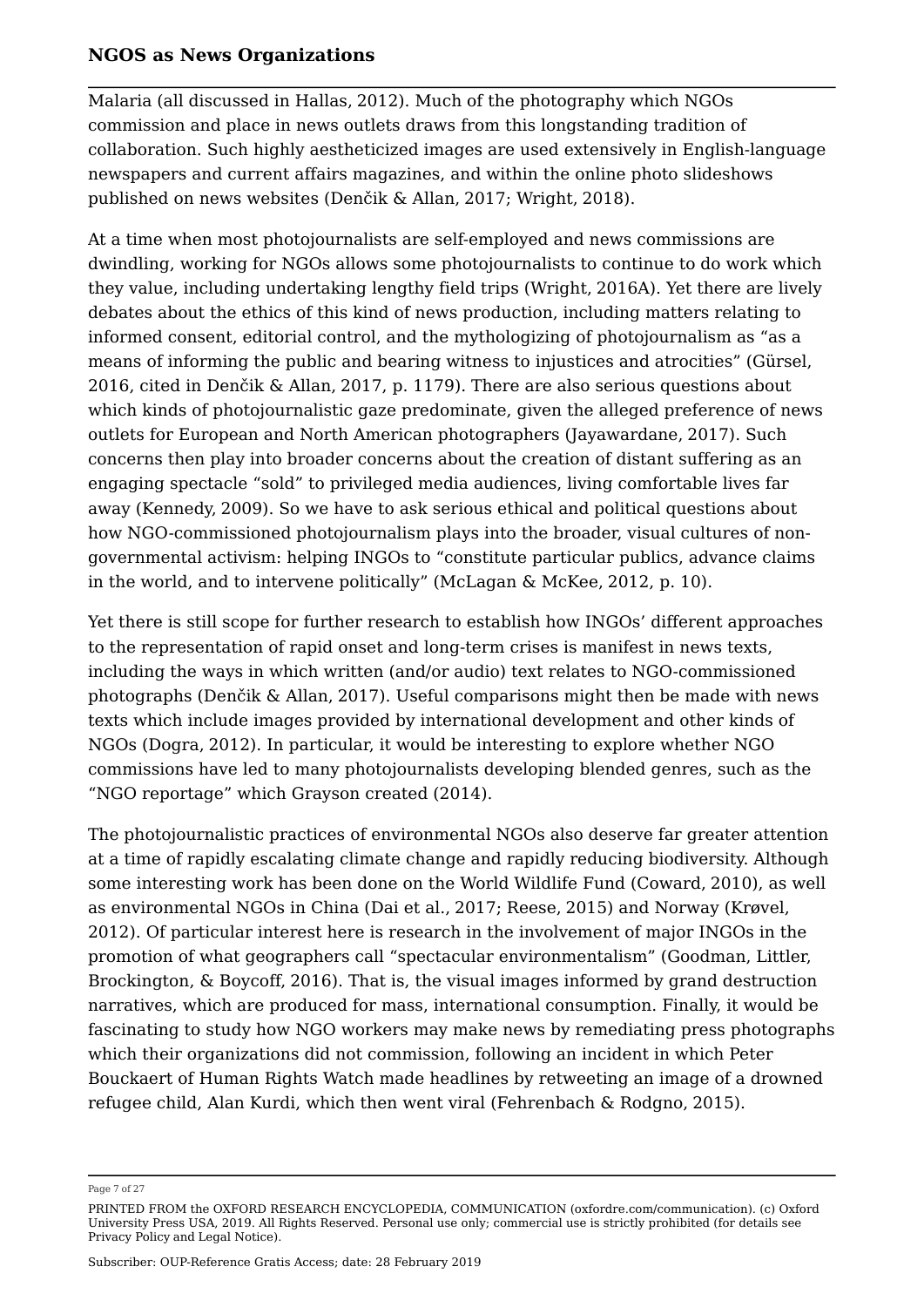## **Television and Video**

NGOs' engagement in TV news reporting contrasts strongly with these highly aestheticized photographic approaches, as it is often seen as being characterized by very graphic, sensationalistic depictions of suffering: what Agamben would call "bare life" (1998). These kinds of imagery became dominant in television in the late 20th century, with the most famous "peak" of such coverage occurring during the Ethiopian famine of 1984–1985. In particular, the embedding of the BBC's Michael Buerk with the U.S.-based NGO, World Vision, is claimed to have marked a watershed, leading to ongoing forms of uncritical "trust" between aid agencies and news organizations (Franks, 2008, 2013).

The portrayal of Ethiopians in Buerk's reports as silent, emaciated and passive victims was widely criticized by diasporic groups, who viewed the coverage as racist—even though it triggered a massive fundraising drive, including Band Aid and Live Aid (Philo, 1993). Some critics also argue that the TV news coverage of the Ethiopian famine illustrates the risks of journalists being taken in by aid agencies' narratives about famines and other humanitarian crises: asserting that simplistic and decontextualized morality tales may lead to large public donations, but they don't help to shape informed and considered humanitarian responses (Franks, 2013; Philo, 1993). In this case, the exclusion of details about the Ethiopian civil war from news reports can be seen as effacing the Ethiopian government's efforts to displace rebel-supporting civilians from their lands, as well as failing to help external publics realise that aid could be stolen by armed groups (Franks, 2013).

The row over aid agencies' role in the TV coverage of the Ethiopian famine prompted much soul-searching about journalists' and NGO workers' respective responsibilities in the following years. Oxfam produced a seminal report about the ways in which news shaped highly negative, and potentially harmful, perceptions of Africa (van der Gaag & Nash, 1987). This in turn influenced NGO umbrella groups' production of guidelines regarding the production of "dignified" images (Lidichi, 1999). But research in the East African drought of 2011 shows that similar kinds of Othering imagery are still used in news coverage (Magee, 2011). This seems likely to have been shaped by NGOs' own lapse into stereotypical imagery, as "inconsistency and double standards" still exist within international aid organizations: given the tension between internal image guidelines and the "fundraising logic" of portraying "a crying emaciated baby on the ground" (Seu, Orgad, & Flanagan, 2012, p. 4).

So arguments about NGOs' engagement in the production of news, especially TV news, are often focused on news about Africa, with aid workers and journalists continuing to be accused of colluding with one another in order to construct images of the continent as a chronic basket case in need of rescue by northern saviors (Lugo-Ocando & Malaolu, 2014). It is questionable how fair such a generalization is given the highly selective nature of research in this area, which often focuses on the media representation of extremely negative events (Scott, 2017). Some NGOs, such as Oxfam, have certainly

Page 8 of 27

PRINTED FROM the OXFORD RESEARCH ENCYCLOPEDIA, COMMUNICATION (oxfordre.com/communication). (c) Oxford University Press USA, 2019. All Rights Reserved. Personal use only; commercial use is strictly prohibited (for details see Privacy Policy and Legal Notice).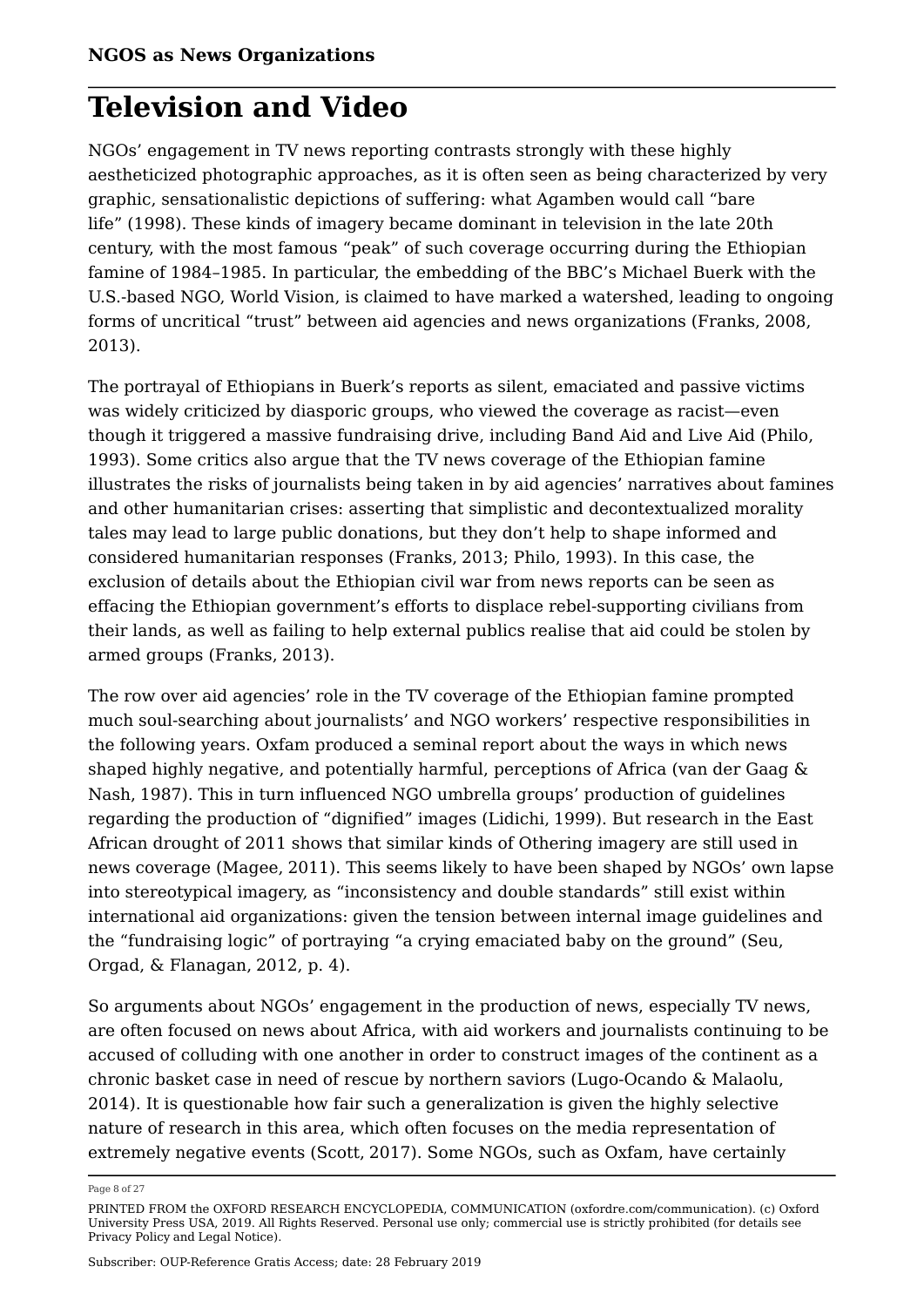begun to create and disseminate deliberatively upbeat representations of the continent (Dogra, 2012; Scott, 2014). It is unclear how much of this kind of material reaches news outlets, although positivistic media content created in collaboration with a sub-Saharan disability NGO, the Kenyan Paraplegic Organization, was widely adopted by TV news programs, online news sites and print newspapers in 2012 (Wright, 2018).

Human rights organizations engage in a number of different kinds of video journalism which spread far beyond sub-Saharan Africa, and involve a mixture of professionals and amateurs. Media savvy international NGOs, like Human Rights Watch, which is dominated by ex-journalists, and has extensive networks of trained media staff, are able to shoot their own, technically accomplished video of violent attacks on civilians and other kinds of human rights abuses (Powers, 2016A). Human Rights Watch also purchases and disseminates video shot by professional journalists, to help them lobby for the arrest of named individuals under international law (Wright, 2016B). Moreover, both Human Rights Watch and Amnesty International collate, verify, reframe and remediate video shot by amateurs (McPherson, 2015A, 2015B).

Meanwhile, grassroots international human right organizations, like WITNESS, specialize in shooting and collating video via networks of amateur in-country activists (Farrell & Allan, 2015). This includes working in partnership groups of local activists, such as the Papo Reto collective, which operates in Brazilian favelas (Shaer, 2015, cited in Powers, 2016C). Finally, prolific, amateur human rights NGOs, such as the Syrian Center for Media and Freedom of Expression and the Violence Documentation Center, film and disseminate video accounts of atrocities carried out during the Syrian civil war (Chouliaraki, 2015). Video footage provided by all of these human rights NGOs has been found in mainstream news outlets, as well as being disseminated through NGOs' own websites and social media accounts, including YouTube.

Journalistic debates about the use of such material have tended to focus on questions of veracity, after examples of false or mislabeled video were found in the output of human rights organizations covering Syria (McPherson, 2015B). However, NGO footage of the Ghouta gas attacks, which was initially questioned, turned out to have been a fair representation of events (Chouliaraki, 2015). More nuanced critical questions can also be raised about the ways in which NGOs and journalists reframe and remediate the meaning/s of these visual texts, as well as negotiate tensions between doubt and credibility in news output (Chouliaraki, 2015). Important areas for further research here include the efforts of film-makers, human rights NGOs and journalists to square norms of objective truth-telling with issues of subjectivity, including, in some cases, film-makers' explicit commitment to certain kinds of political activism (Farrell & Allan, 2015).

# **Social Media and User-Generated Content**

The relatively rough, shaky camera work of amateurs—which is usually shot on handheld DV cameras or mobile phones—appears to have been shaped far less by mainstream journalistic norms than by the aesthetics of citizen journalism. In this way, it evokes

Page 9 of 27

PRINTED FROM the OXFORD RESEARCH ENCYCLOPEDIA, COMMUNICATION (oxfordre.com/communication). (c) Oxford University Press USA, 2019. All Rights Reserved. Personal use only; commercial use is strictly prohibited (for details see Privacy Policy and Legal Notice).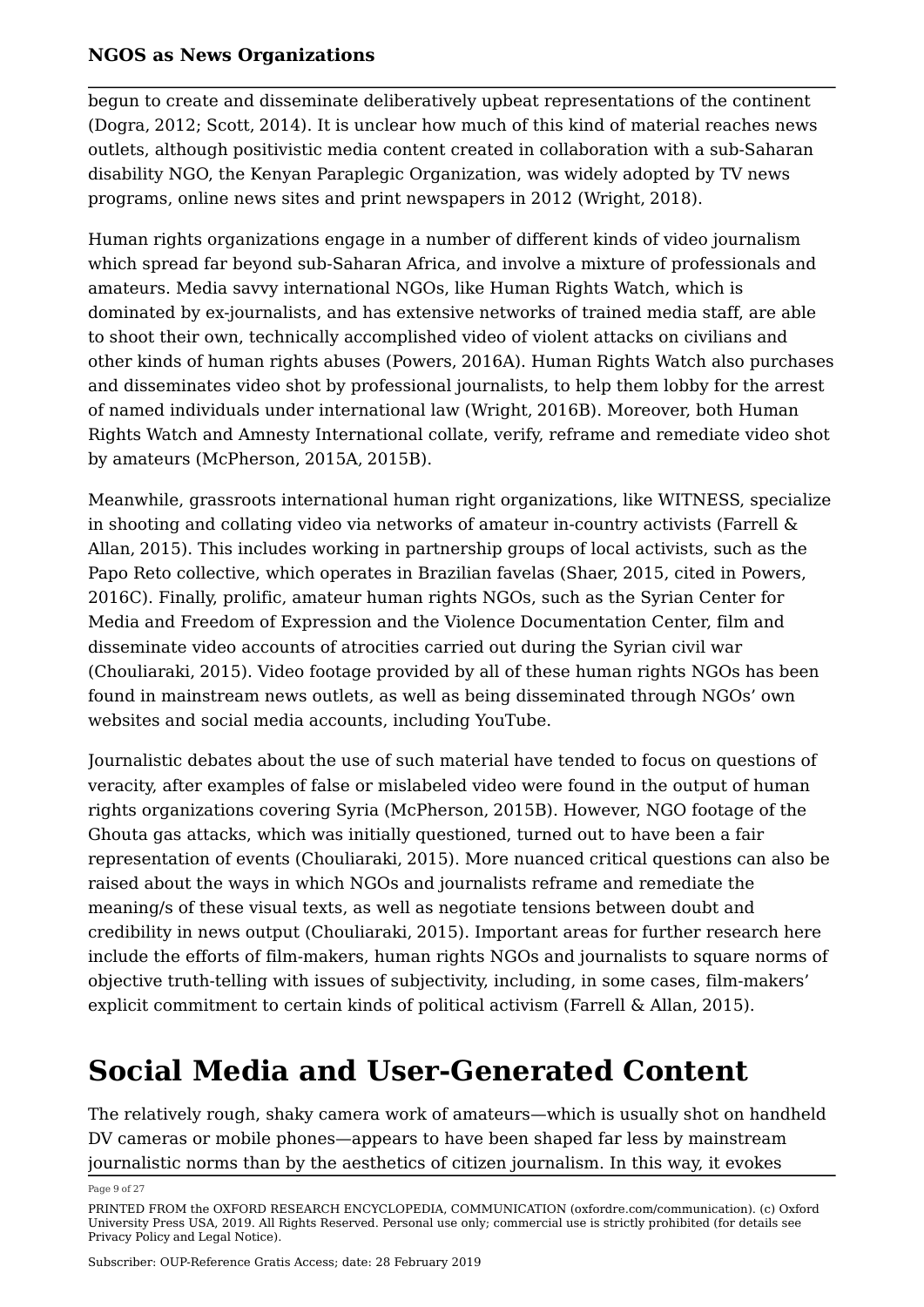notions of immediacy, authenticity and inclusive participation (Allan, 2013). Given the critical concerns outlined above, an important area of critical discussion is therefore the extent to which the entrance of amateur groups into the production of multimedia, which is then disseminated through social media, challenges the dominance of major INGOs in news making (Powers, 2016C).

Reese (2015) uses a fascinating Chinese case study to demonstrate that major environmental INGOs can work collaboratively with local NGOs and amateur activists to disseminate video and photographic evidence of an environmental disaster across borders. McPherson's work (2015A, 2015B) on the ways in which major human rights INGOs' verify the video shot by amateurs, and INGOs' subsequent collaboration with national and international news organizations, also seems to speak to a sense of progressive collaboration.

Yet Cooper (2015, 2018) argues that the spread of User-Generated Content (UGC) through social media threatened the cozy, symbiotic relationships which international aid agencies had with major news organizations, undermining NGO workers' interpretative control over how other kinds of disasters were understood. Cooper asserts that this sense of threat was not only what triggered NGO workers to move into making their own multimedia content, but it was also what shaped their decision to "clone" social media content, such as blogs and Twitter-thons. By using social media, Cooper concludes, these INGOs may benefit from association with the norms of inclusivity, diversity and empowerment, whilst still centering on the voices of relatively privileged actors, rather than on those of the poor and dispossessed.

Another important area of critical debate about social media involves the extent to which it enables smaller NGOs to communicate their journalism directly to audiences, and/or to journalists, without investing in an expensive team of PR specialists. Research by Thrall, Stecula, and Sweet (2014) in human rights organizations suggested that social media is not a panacea, as the fragmentation of audiences on social media meant that smaller NGOs struggled to get any attention at all. However, there are some circumstances in which smaller NGOs have managed to gain larger audiences, and get their video and photos adopted by news outlets, using social media. The first circumstance is when few other media producers are present on the ground during a major running news story. For example, the local branch of the environmental organization, 350.org, in Vanuatu became a major provider of multimedia journalism, when Cyclone Pam hit the Pacific island in 2015 (Spyksma, 2019).

But the second instance in which smaller NGOs place their video or photos in mainstream journalism is when they create a newsworthy event relating to the affordances of social media itself. A video going viral would be a good example of this, such as *Kony 2012*, a quasi-journalistic film produced by the small, U.S.-based INGO, Invisible Children Inc., to press for the arrest of the Ugandan rebel leader, Joseph Kony. It became the most popular viral video of all time: achieving over 40 million hits on YouTube in four days (Gregory, 2012; Harding, 2012). This was not only covered extensively in news coverage, but the

Page 10 of 27

PRINTED FROM the OXFORD RESEARCH ENCYCLOPEDIA, COMMUNICATION (oxfordre.com/communication). (c) Oxford University Press USA, 2019. All Rights Reserved. Personal use only; commercial use is strictly prohibited (for details see Privacy Policy and Legal Notice).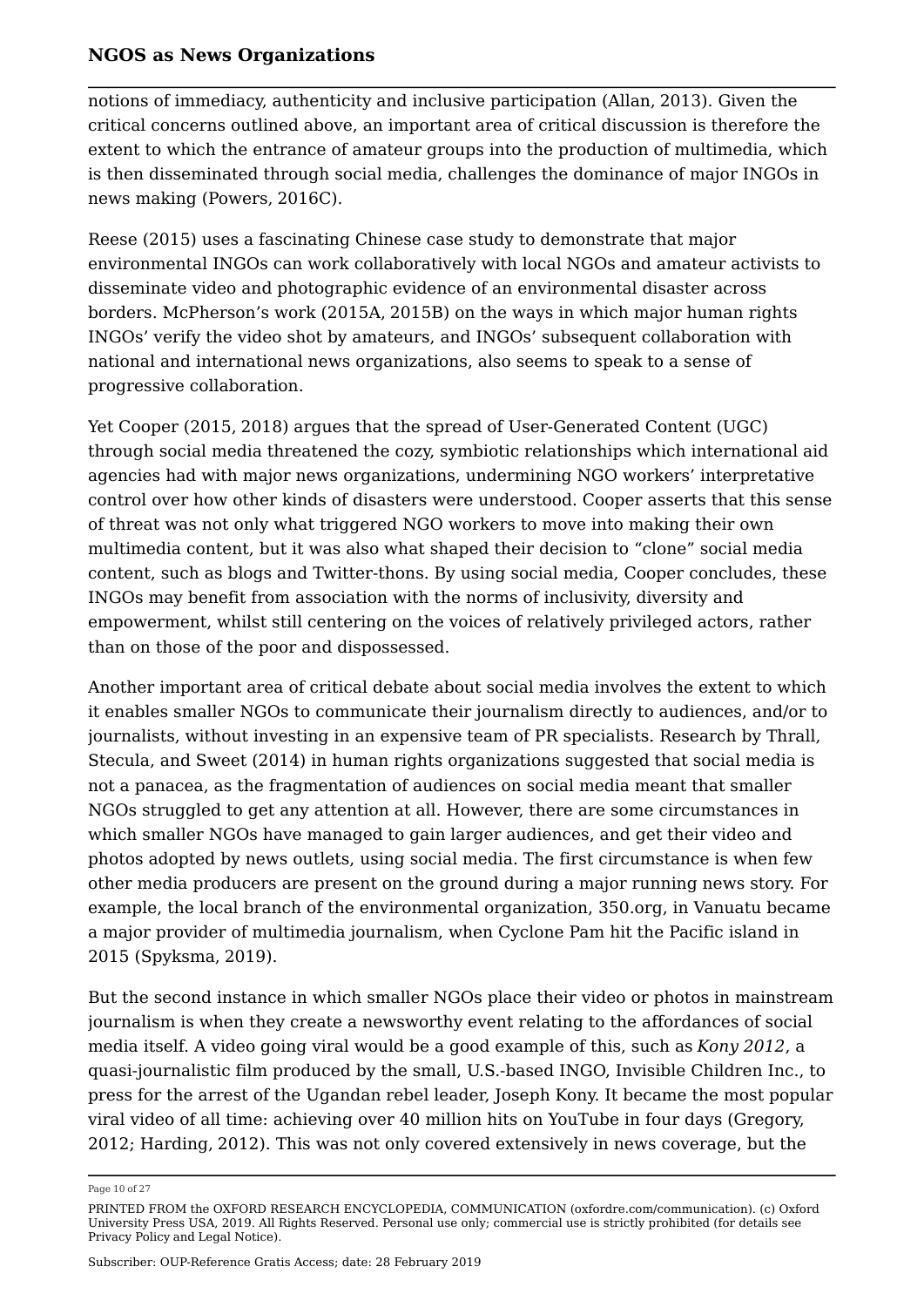popularity of the video also had a longer-term effect on news making, prompting journalists to reflect deeply on their own coverage of African conflict and the issue of child soldiers (Nothias, 2013). Indeed, there is some evidence to suggest that this viral video, together with other factors, changed the framing of journalists' subsequent coverage of conflict elsewhere on the African continent (Wright, 2018).

There is far less research on occasions when a sudden boom in social media activity has enabled small NGOs based outside the United States and Europe to gain significant news audiences, and/or uptake of NGO content by mainstream journalists. That which does exist suggests that this kind of impact is very difficult for small, resource-poor NGOs to achieve without the assistance of external actors who possess the necessary financial and cultural capital. For instance, the Kenyan Paraplegic Organization managed to obtain large amounts of news coverage, including the placement of videos and photos in Kenyan and international news outlets. This was triggered by a "social media storm" engineered by commercial telecommunications, advertising, PR and digital marketing firms, who worked in collaboration with the NGO to develop a technologically sophisticated fundraising campaign, incorporating the use of GPS, Twitter, Facebook and a mobile donation platform, M-PESA (Wright, 2018).

Like *Kony 2012*, the social media "storm" which formed the main plank of the Kenyan Paraplegic Organization's campaign was deliberately engineered by powerful groups, rather than arising spontaneously, and its journalistic value was questionable (Wright, 2018). So it is important to avoid assuming that social media enables smaller NGOs to access mainstream news in more inclusive, grassroots or "bottom up" ways than other forms of NGO news making. However, there is still much work to be done to illuminate how different kinds of NGOs, including smaller and/or majority world NGOs, use social media to conduct and disseminate their own journalism, as well as the extent to which social media can be used to enhance journalists' uptake of NGO material.

# **New Media Technologies: Drone Filming**

Nevertheless, researchers interested in NGOs' engagement in new media would be wise to avoid the temptation to become overly fixated with social media, lest they miss other, emerging trends in NGO news making. A key area which deserves more critical attention has been NGOs' development of remotely controlled cameras, whether these are located on satellites (Denčik & Allan, 2017), on the headsets of aid workers (Frontline Club, 2015), or on Unmanned Aerial Vehicles (UAV), otherwise known as drones. The latter seem particularly popular with NGO workers at both large and small organizations, which may be located in Europe and North America as well as within southern, majority world countries.

Animal rights, conservation and environmental groups began to adopt UAVs to document pollution, animal conditions and illegal activities from around 2010 onward (Goldberg, Corcoran, & Pickard, 2013), but drone filming rapidly spread to other kinds of organizations. For instance, community-based NGOs in Indonesia have used drones as a

Page 11 of 27

PRINTED FROM the OXFORD RESEARCH ENCYCLOPEDIA, COMMUNICATION (oxfordre.com/communication). (c) Oxford University Press USA, 2019. All Rights Reserved. Personal use only; commercial use is strictly prohibited (for details see Privacy Policy and Legal Notice).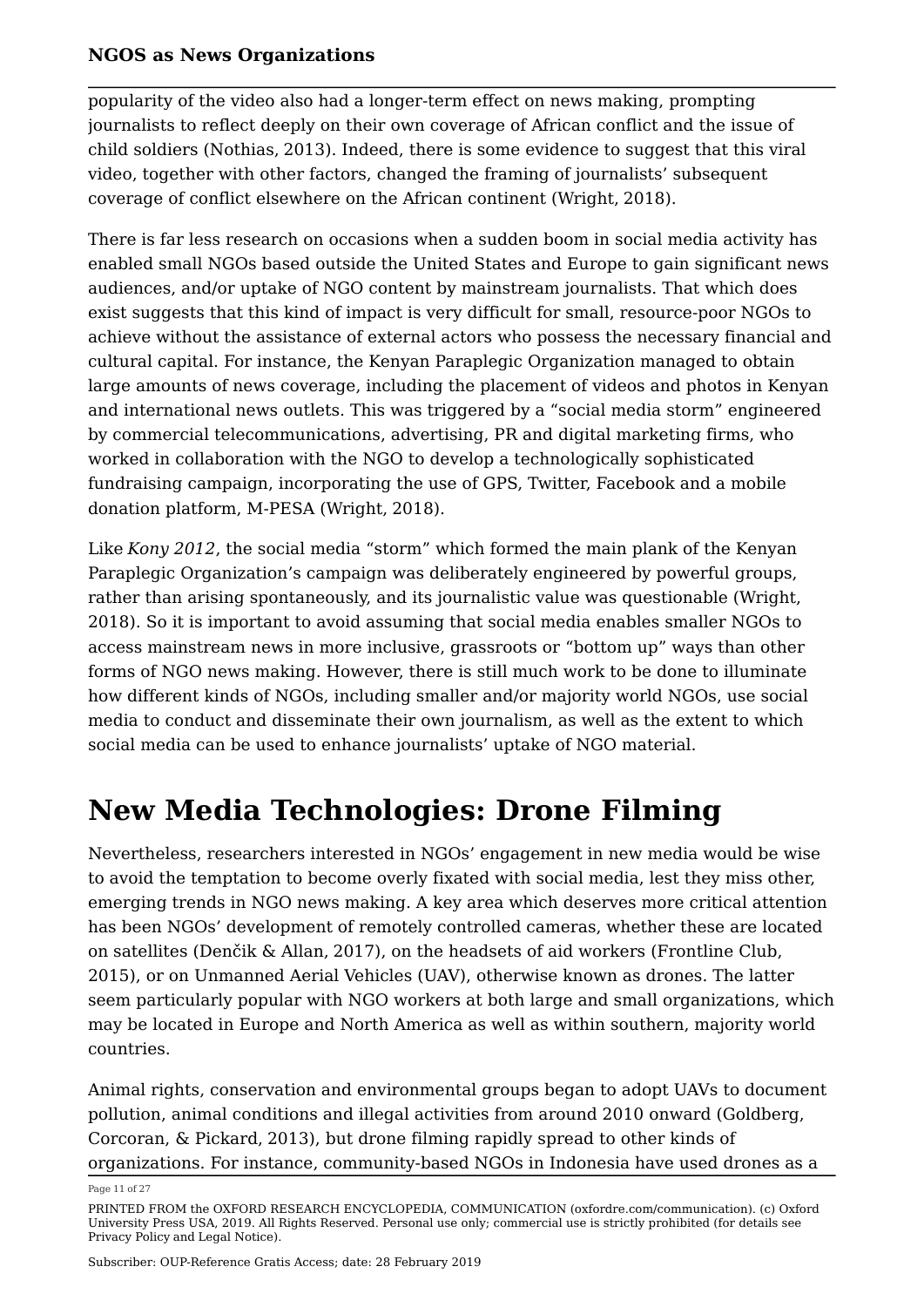means of "counter-mapping," in order to resist land grabs and the depredations of mining companies (Radjawali & Pye, 2017). Human rights activists have employed them to provide proof of the targeting of civilians during warfare as a visual evidence which is used in cases considered by the International Criminal Court (Lichtman & Nair, 2015). Finally, humanitarian and development workers used UAVs in disaster response following the Haiti earthquake in 2010, Typhoon Haiyan in 2013, and the Nepal earthquake in 2015. These uses included studying drone imagery to establish which areas were worst affected, to assist search and rescue missions, and to map out which routes could be used to deliver aid (Strong & Zafra, 2016).

However, drones are not just used by NGOs as a means of carrying out traditional forms of NGO work more effectively, they also help NGOs to make news, either through journalists' coverage of NGOs' use of drones or through their adoption of the video and stills captures by NGOs' UAVs. The boom in producing drone imagery for this purpose can be illustrated through reference to the Nepal earthquake in 2015. Less than a week after the event, the Nepalese government banned unlicensed drones, because so many were in operation that local people complained. Nepalese politicians also became concerned about how such images might be used at a later date. But one of the main reasons why there were so many drones in the air was that aid agencies were using UAVs to gather footage for news outlets (Strong & Zafra, 2016).

Journalists' eagerness to use NGOs' drone imagery does not seem to have abated. For instance, the aid agency, Oxfam, published drone images of the burning oil fields in Iraq on *BBC News* (2017a) and *Vice News* (2016), as well as providing drone footage of crowds of South Sudanese refugees in Uganda to the British newspaper *The Telegraph* (Midgeley, 2017). Indeed, aerial footage of refugees seems to be particularly popular with journalists. Recently, the United Kingdom's Disasters Emergency Committee—which represents many different aid agencies—acquired drone film of Rohingya refugees from freelance journalists, which they successfully placed in more than 20 mainstream news outlets, including the BBC (2017B).

NGOs also seem to be according far more importance to drone filming in their journalistic work. For instance, a job advertised by Greenpeace in 2016 for an investigative journalist portrayed drone filming as central to the INGO's work in this area (Chamberlain, 2017). However, research on NGO journalism has only just started to mention NGO workers' drones in passing, without exploring it in much detail (Denčik & Allan, 2017). With the notable exception of Chamberlain (2017), most studies on drone journalism also tend not to explore the NGO–journalist relations in any depth: focusing instead on questions regarding legality and safety, as well as ethical concerns regarding privacy, conflict of interest, perspective and the credibility of imagery offered by all kinds of third parties (Culver, 2014; Goldberg et al., 2013).

Yet this new area of media production raises fascinating critical questions. What kinds of processes are involved? Is drone imagery shot in ways which are deliberately "multipurpose," in the sense of being intended for placement in mainstream journalism,

Page 12 of 27

PRINTED FROM the OXFORD RESEARCH ENCYCLOPEDIA, COMMUNICATION (oxfordre.com/communication). (c) Oxford University Press USA, 2019. All Rights Reserved. Personal use only; commercial use is strictly prohibited (for details see Privacy Policy and Legal Notice).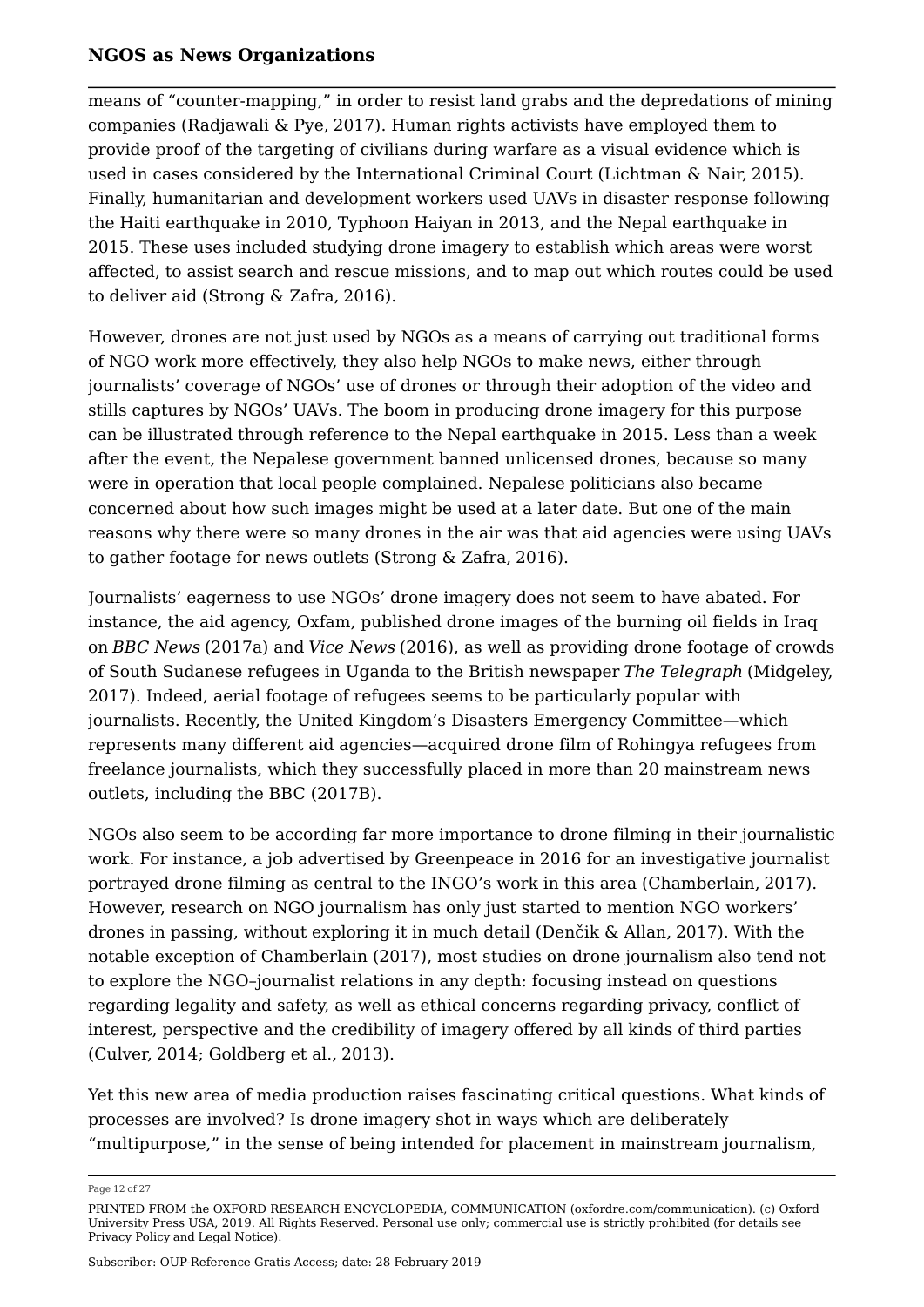at the same time as enabling other forms of NGO work? If these practices are separate from one another, how do they differ? Do journalists coproduce this work together with NGOs—or do NGOs pitch it to journalists afterward?

Moreover, how is NGOs' drone journalism supported and enabled by others? What roles are played by local activists or "citizen journalists" who aren't NGO staff? In what ways do other kinds of non-profits, like the Humanitarian UAV Network, play into NGOs' practice of drone journalism? What about other kinds of NGOs, like Conservation Drones? What is the relevance of the private foundations which encourage and fund NGOs' use of UAVs, such as the Omidyar Network, which was established by the founder of Ebay? Finally, what incentives are provided by awarding bodies, such as the international "Drones for Good" Award, which is run by the government of the United Arab Emirates?

So this area is rich in important critical questions, the exploration of which could help to develop our understanding of what is happening to the boundaries between journalism and NGO work, as well as the boundaries which both have with other fields of political and economic activity. However, perhaps the most important questions involve asking: what ways of seeing and being seen are prioritized? Who sees and who is seen? And what is rendered unseen or invisible by such technologies? In this way, we could start to consider how drone imagery is reshaping the highly visual nature of non-governmental activism, and related forms of journalism (McLagan & McKee, 2012).

UAVs help NGOs to give media audiences an impression of the location and magnitude of particular kinds of problems, as well as facilitating the representation of areas and situations which were previously inaccessible. These new abilities may, in turn, facilitate NGOs' ability to visually represent dangerous areas or authoritarian regimes, in ways which may improve NGOs' ability to hold nation states, businesses and other actors to account.

Yet at the same time, NGOs' use of UAVs is inherently problematic. Drone filming is shot at great distance and tends to produce spectacular imagery informed by grand narratives, which may make it more difficult to attend to detail and nuance. Thus drone filming seems—perhaps more than other kinds of imagery—to risk effacing causes and contexts which cannot be easily seen by media audiences. This risk may be exacerbated if drone filming begins to supplant other kinds of NGO practices, such as the interviewing of eyewitnesses.

Drone filming is also a form of surveillance, over which those on the ground have little or no control. The aesthetics of drone images also resonate uncomfortably with what we know about imperialistic gaze, which legitimized the presence of European colonists through the use of commanding, panoramic, birds-eye or "Lord-of-all-he-surveys" pictures (Pratt, 1992; Spurr, 1993). So we have to ask difficult political questions about the extent to which NGOs' use of UAVs, together with their practice of other kinds of journalism, justifies their intervention, in ways which have ramifications for the roll-back of the nation state, and for broader North–South relations.

Page 13 of 27

PRINTED FROM the OXFORD RESEARCH ENCYCLOPEDIA, COMMUNICATION (oxfordre.com/communication). (c) Oxford University Press USA, 2019. All Rights Reserved. Personal use only; commercial use is strictly prohibited (for details see Privacy Policy and Legal Notice).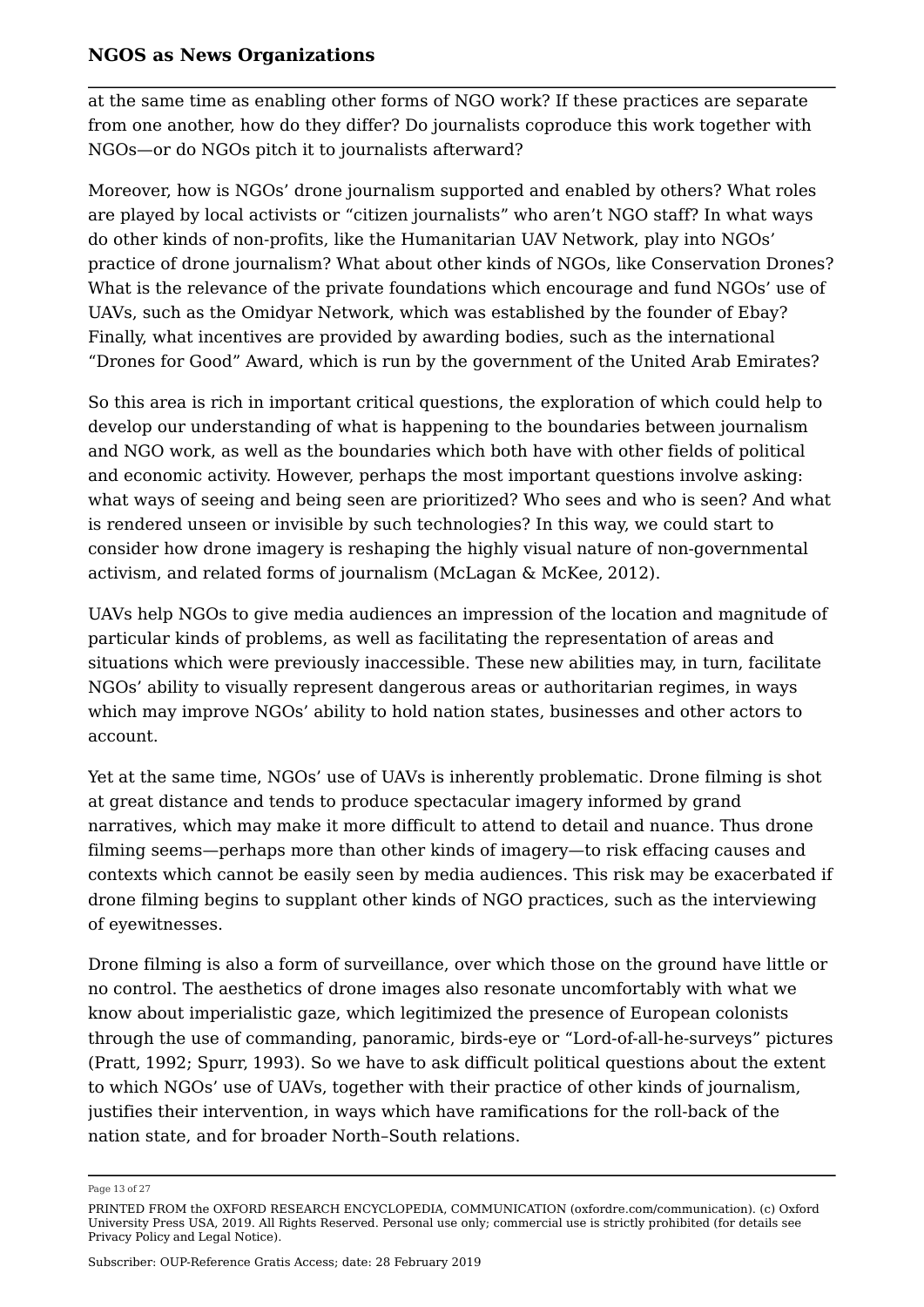## **PR, Networked Journalism and Mixed Effects**

So what kinds of academic theory are used to think about NGOs' production of news journalism? One of the earliest critics writing about NGOs' engagement in news making was Benthall (1993, p. 3), who argued that aid agencies must adapt to the "media regimes" of news organizations, which includes focusing on disasters and other humanitarian crises. Yet Benthall's attention to the moral, political and organizational dilemmas this created for aid agencies was somewhat lost in the second wave of work in this area. These later studies followed the mass shift toward NGO professionalization in the 2000s, and the cost-cutting in journalism triggered by industry deregulation, the expansion of online media, and the global economic crisis of 2008–2009, which marked a dramatic drop in advertising revenue. Such scholars tended to group journalists' use of NGO material together with other kinds of PR, in order to demonstrate their increased reliance on others and the increasing prevalence of reversioning practices.

Key texts include the work of researchers at Cardiff University, whose quantitative work grounded a critique of the effects of journalists having far less money and time to invest in traditional newsgathering and fact-checking tasks (Lewis, Williams, & Franklin, 2008A, 2008B). Yet two important points should be made here. Firstly, the Cardiff team, who were largely studying the reversioning of written text in U.K. news outlets, found that other kinds of actors, like governments and businesses, were far more successful at placing material than NGOs. Secondly, they portrayed journalists as being actively engaged in a dance, albeit one led by PR professionals (Gans, 1979, discussed in Lewis et al., 2008A).

This contrasts with *Flat Earth News* (2008) a popular book written by the freelance journalist, Nick Davies, which is based on work by the Cardiff team. However, Davies comes to somewhat different conclusions: arguing that journalists passively and uncritically "churn" out large amounts of reversioned material, provided by the elite organizations with the resources to employ large numbers of PR professionals. Davies portrays NGOs as being highly complicit in this "churnalism": asserting that they seriously distort public discourse along with other powerful actors, in ways which reproduce a single, dominant worldview.

Franks's (2013) detailed historical study of news representations of the Ethiopian famine in 1984–1985 endorses the view that journalists' overreliance on aid agencies can be harmful, whether in the form of "embedded" trips or more contemporary uses of NGO content. Using detailed interviews and archival evidence to illuminate journalistic and political decision-making at the time, Franks demonstrates that acceptance of NGOs' narrative frames undermined the ability of journalists to critically inform discussion about how to respond to the crisis. Yet seminal work by Cottle and Nolan (2007) and Fenton (2010) argues that NGOs may be just as thoroughly damaged by engaging in mainstream news production. The former use Altheide and Snow's concept of "media logic" to argue

Page 14 of 27

PRINTED FROM the OXFORD RESEARCH ENCYCLOPEDIA, COMMUNICATION (oxfordre.com/communication). (c) Oxford University Press USA, 2019. All Rights Reserved. Personal use only; commercial use is strictly prohibited (for details see Privacy Policy and Legal Notice).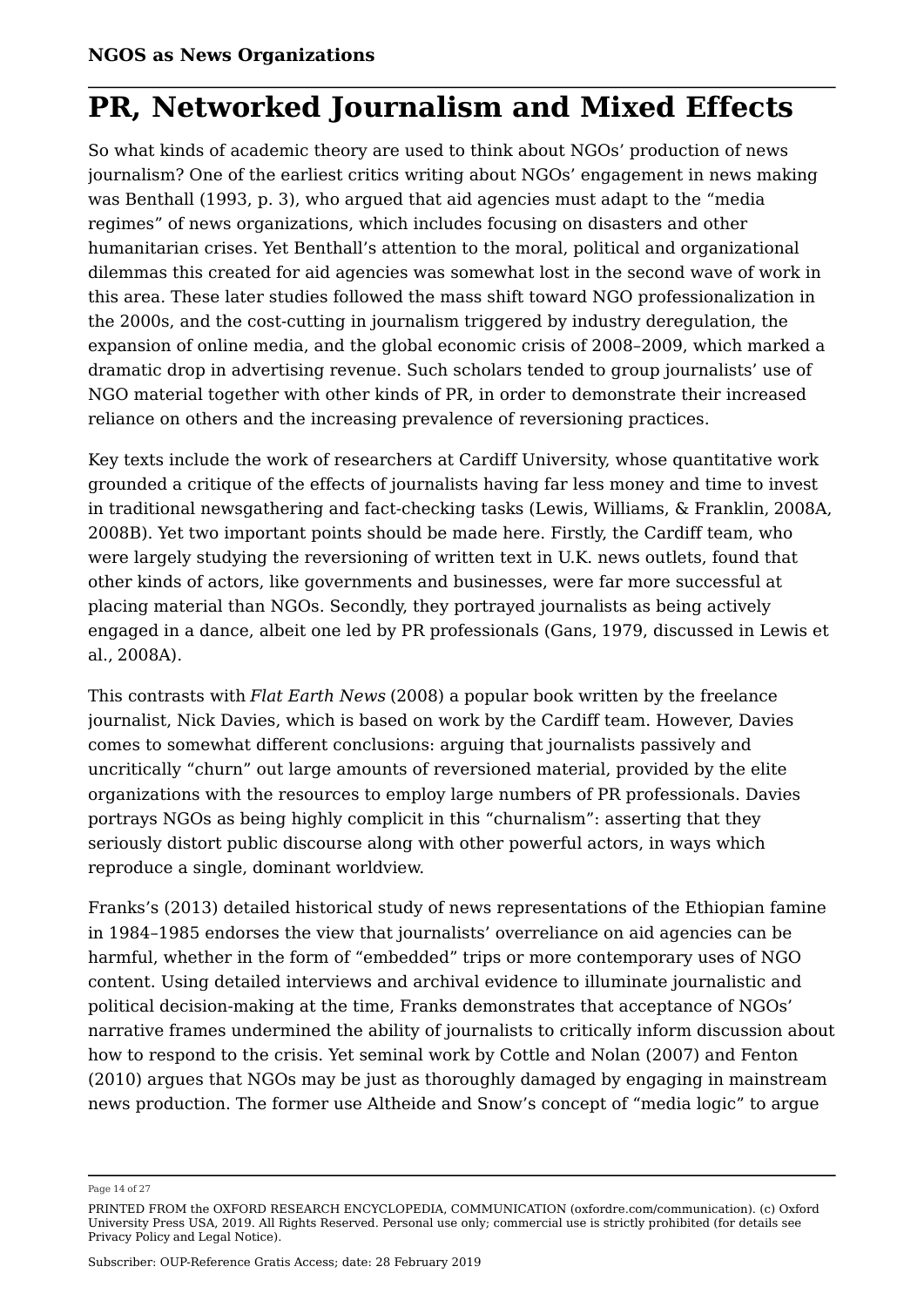that major aid agencies have come to see the world, and their place within it, in accordance with mainstream news norms (1979, discussed in Cottle & Nolan, 2007).

In contrast, Fenton analyses the news practices of different kinds of NGOs, using Gandy's notion of "information subsidies," which refers to the time and financial savings that PR specialists give to journalists, by providing them with ready-made forms of newsworthy material (1982, discussed in Fenton, 2010). In return, PR specialists are believed to gain strategic advantages within mediated discourse, including framing problems, their causes and proposed solutions, in ways which reflect their worldviews and serve their strategic interests. However, Fenton argues that NGOs' commitment to news making undermines their alternative cultures and worldviews, so they simply "clone" the news, rather than radically challenge news norms. Thus we have an interesting situation, wherein NGO work and journalism are viewed as colonizing one another, to the detriment of both.

Nevertheless, in the 2000s a smaller camp of more optimistic critics also started to emerge. These scholars tended to view NGOs' contributions to news coverage as part of a shift toward more fluid, dialogic and participatory forms of "networked journalism": arguing that this had the potential to enhance the diversity, geographic reach and social engagement of news through more open, dialogic and participatory approaches. Work in this area includes early studies by Beckett (2008) and Sambrook (2010), as well as later research by Reese (2015) and Yanacopulos (2015). However, it is noticeable that Lűck, Wozniak, and Wessler (2016) have dropped much of the enthusiastic rhetoric about the progressive potential of new media technology, which characterized earlier texts. Instead, their work on heterogeneous "networks of coproduction" focuses on the ways in which such networks are formed through shared physical spaces at international conferences: viewing them as enabling NGOs and news outlets in some ways, without necessarily being any more inclusive of marginalized groups than other forms of journalism.

So a third wave of research has risen, which tries to avoid the polarized "boon or bane" arguments of previous research (Powers, 2017, 2018). Instead, this body of work attends to the potentially mixed effects of heterogeneous kinds of NGO news production. Waisbord (2011) was one of the founders of this approach, using his study of Latin American NGO–journalist coalitions to outline how different kinds of "journalistic logic" are formed. He sees these forms of "journalistic logic" as being shaped by the varied interactions which NGOs and journalists have with one another, regarding particular sets of news values and media formats, as well as different sets of labor conditions and editorial positions. McPherson's analysis of the kinds of journalism carried out by human rights NGOs in Mexico also outlines some of the positive effects of NGO-provided "information subsidies" (Gandy, 1982, discussed in McPherson, 2015B). McPherson argues that the "verification subsidies" which such NGOs provide to newspaper have significant normative value in some ways, as well as being problematic in others. But before we go on to discuss the most complex work in this area, we need to backtrack a little to outline the theoretical developments on which such new evaluative models have been built.

Page 15 of 27

PRINTED FROM the OXFORD RESEARCH ENCYCLOPEDIA, COMMUNICATION (oxfordre.com/communication). (c) Oxford University Press USA, 2019. All Rights Reserved. Personal use only; commercial use is strictly prohibited (for details see Privacy Policy and Legal Notice).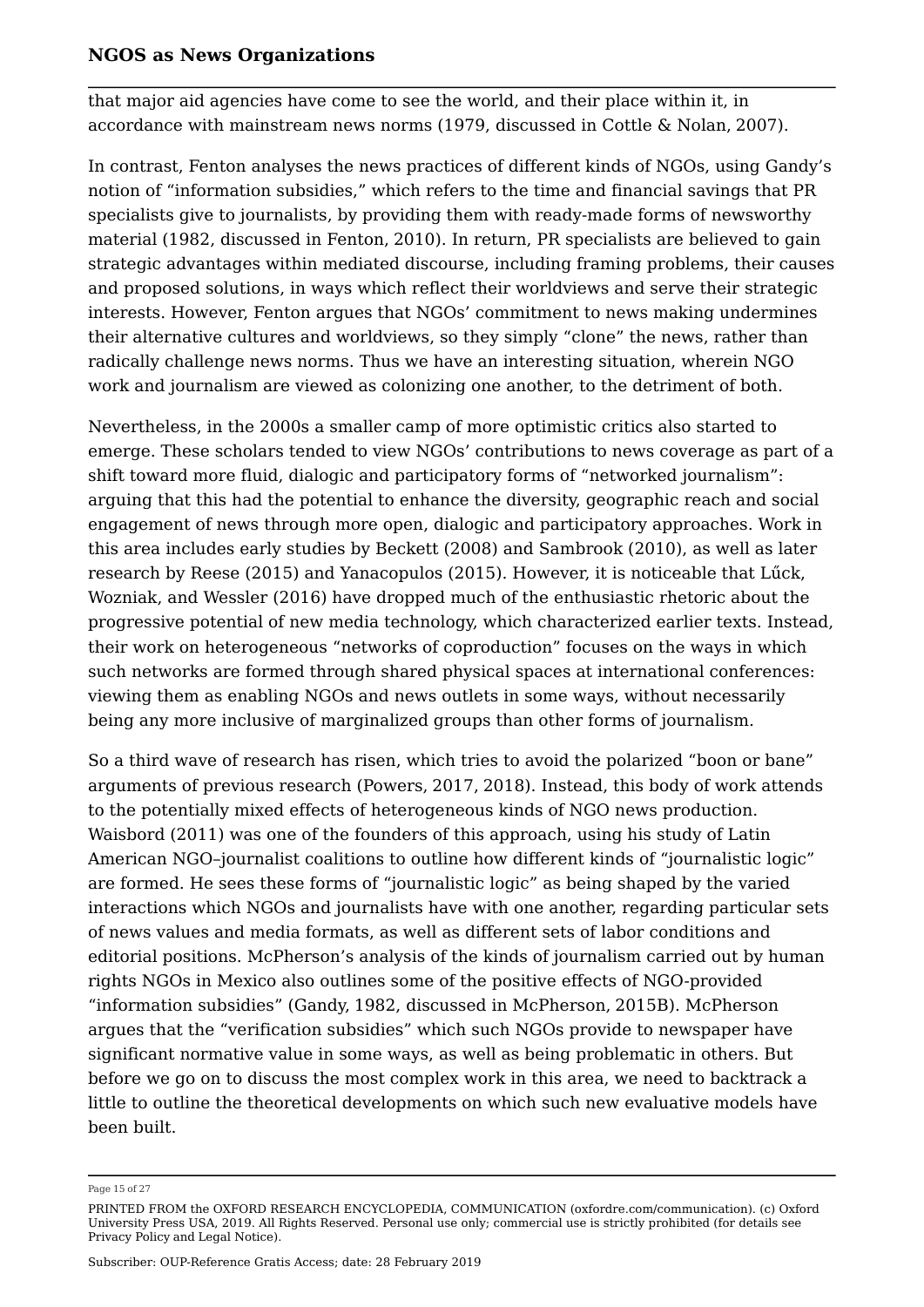# **Organizations, Institutions, Fields, and Moral Economies**

The critical shift toward acknowledging the potentially heterogeneous forms of NGO news making started with critics beginning to draw from other bodies of theory, outside media studies. Orgad (2013) was one of the first to employ organizational theory, linking an attention to the highly visual nature of humanitarian and international development communication to an exploration of the profound tensions within and between aid agencies. Her work highlights the conflicts between the teams of NGO workers associated with fundraising or marketing, and advocacy or policy making. But Orgad also explores the tension between NGO workers' desire to represent themselves as a coherent community, and their economic need to differentiate their organizations from others in a crowded market.

As part of this argument, Orgad (2013) discusses the intersection between two branches of humanitarianism. These are "the 'chemical' branch, of humanitarian emergencyfocused organizations and the 'alchemical' branch, which includes international development and human rights organizations which aim to eradicate the root causes of suffering (Barnett, 2011, discussed in Orgad, 2013, p. 297). Orgad's work can be usefully read alongside that of Nolan and Mikami (2012), who discuss different tensions which exist between aid workers' abstract humanitarian ideals and their everyday practices. This includes an attention to the unease of some NGO workers regarding their construction of an "emergency imaginary" in and through media representation (Calhoun, 2010, discussed in Nolan & Mikami, 2012). But ultimately, Nolan and Mikami argue, aid workers tend to legitimize these kinds of media activity by reasoning that there are just some "things we have to do" to raise enough money to carry out relief work.

A second strand of critical thinking draws on institutional theory. Moon (2018) uses this to illuminate the forms of compliance and bargaining exhibited by NGO workers in relation to journalists. She agrees with Nolan and Mikami (2012) that NGO workers may acquiesce to journalists' demands, even when these are at odds with their own values, in order to achieve their organization's goals and strategic objectives. However, she argues that NGO workers may also win concessions from news organizations, particularly on embedded trips where the NGO "controls the itinerary and foots the bill" (Moon, 2018, p. 1023). In so arguing, Moon builds on the work of Powers (2016b) regarding the "path dependence" of NGOs and news organizations, which explores how their structural dependence upon one another is reproduced over time.

Powers (2018) blends institutional theory with Bourdieusian field theory, arguing that NGO work and journalism can be conceptualized as interacting institutional fields, whose relationship to one another is shaped by the relationships which both have to other fields of activity. In particular, he argues that NGOs' prioritization of different kinds of news making is powerfully shaped by their various funding models and different orientations to politics. So Bourdieu's ideas about differentiation and struggle play a key role in Powers's

Page 16 of 27

PRINTED FROM the OXFORD RESEARCH ENCYCLOPEDIA, COMMUNICATION (oxfordre.com/communication). (c) Oxford University Press USA, 2019. All Rights Reserved. Personal use only; commercial use is strictly prohibited (for details see Privacy Policy and Legal Notice).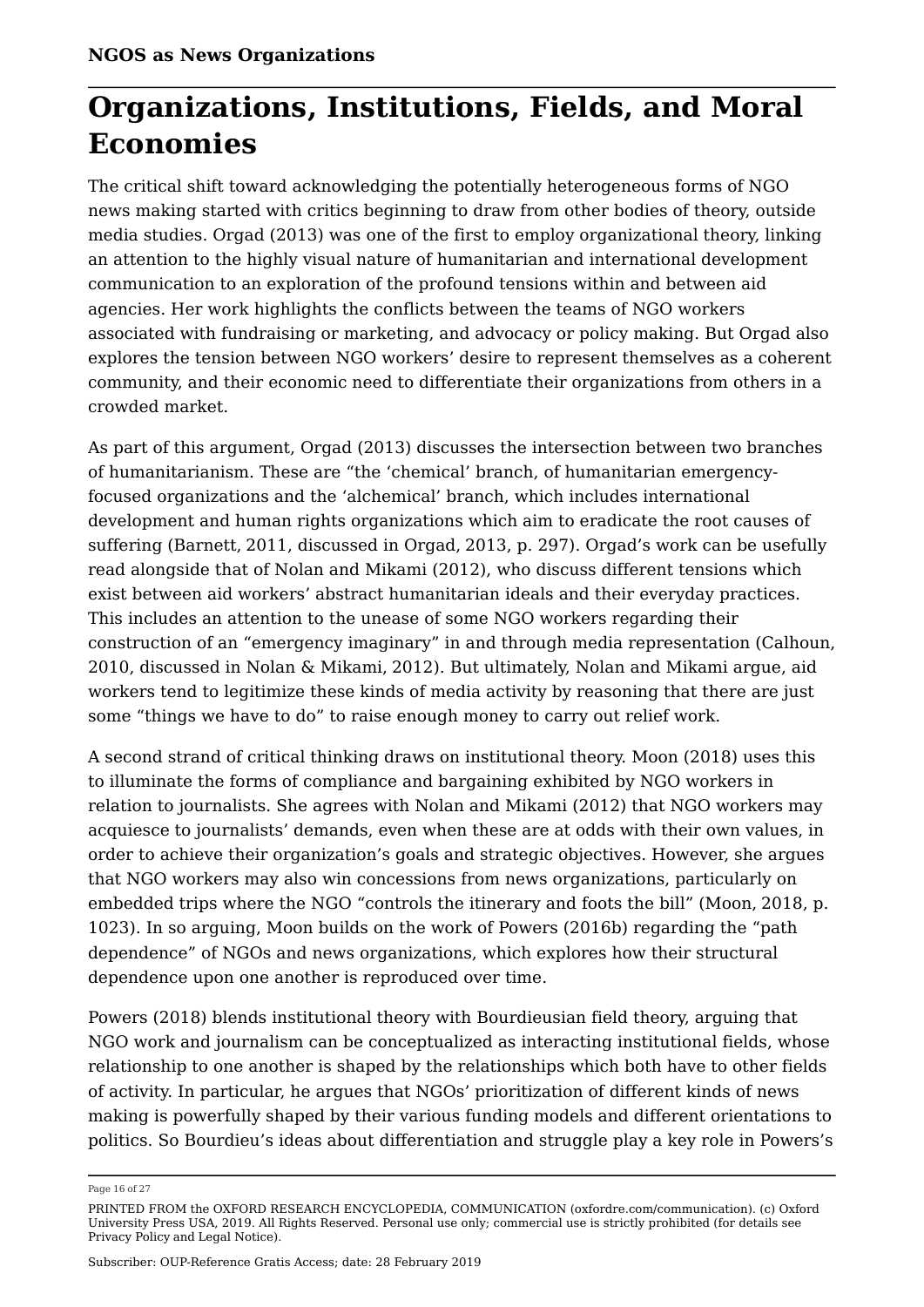critical thinking: shaping his innovative and sophisticated approach to the different, but patterned, interactions between news outlets and humanitarian or human rights NGOs.

However, the key question underpinning Powers's work (2016B, 2018) is why NGO workers continue to reproduce professional journalistic norms in a social media era. He argues that there are three main reasons for this. First, he demonstrates that NGOs depend on mainstream news to access funding, not only through public fundraising, but also because they believe that private philanthropic organizations see them as more effective when they participate in news discourse. Second, Powers shows that NGOs believe that they acquire political legitimacy in the eyes of government officials by appearing in mainstream news, which may enable them to influence policy. Third, he sees the sunk costs of NGOs' investment in former journalists and communications technology, as well as forms of social proximity, as working together to perpetuate this state of affairs. Thus, Powers sees NGOs as adapting to mainstream news values, practices and ways of valuing success, grafting their stories onto mainstream news agendas, rather than using social media to communicate in alternative ways.

Comfort and Blankenship (2018) also use Bourdieu's field theory, but in a much looser way—to establish the extent to which environmental NGO workers producing supposedly "alternative" magazines actually conform to the *doxa* of mainstream journalism. While Cooper (2018) uses Bourdieu's field theory to argue that the emergence of UGC, circulated through social media, has provided an external shock to the fields of both journalism and NGO work, radically changing the rules of the game. This shock, she argues, prompted NGO-workers to begin creating multimedia for placement in mainstream journalism. Bust some NGO workers also attempted to use social media to challenge the dominance of mainstream news (such as Oxfam G. B. "Twitter takeover" in 2013 and Save the Children U.K.'s 2012 #hiddencrisis campaign). However, she argues that the latter kind of media activity has declined since the early 2010s, given the centralized management and branding concerns of most INGOs. Instead, Cooper concludes, news organizations and NGOs have become more interested in trying to control, coopt and clone social media content, in order to ensure that they retain their power within the journalistic field.

Finally, Wright (2018) blends field theory with the model of the moral economy to question the different roles played by multiple actors within news production processes. These actors include freelancers, social media participants and professionals working for commercial PR and marketing firms, whom, she argues, construct complex exchange economies which span many countries and fields of activity. She views these exchanges as bringing about the interaction of normative and economic values, so potentially altering participants' ideas of what constitutes "good" work in their respective areas, as well as re/constructing the boundaries between them. In this way, Wright reexamines how "trust" is constructed between NGOs and news organizations, and the nature of the tensions or conflicts between them, as well as illuminating how NGOs' news production is positioned simultaneously within and against commercial markets.

Page 17 of 27

PRINTED FROM the OXFORD RESEARCH ENCYCLOPEDIA, COMMUNICATION (oxfordre.com/communication). (c) Oxford University Press USA, 2019. All Rights Reserved. Personal use only; commercial use is strictly prohibited (for details see Privacy Policy and Legal Notice).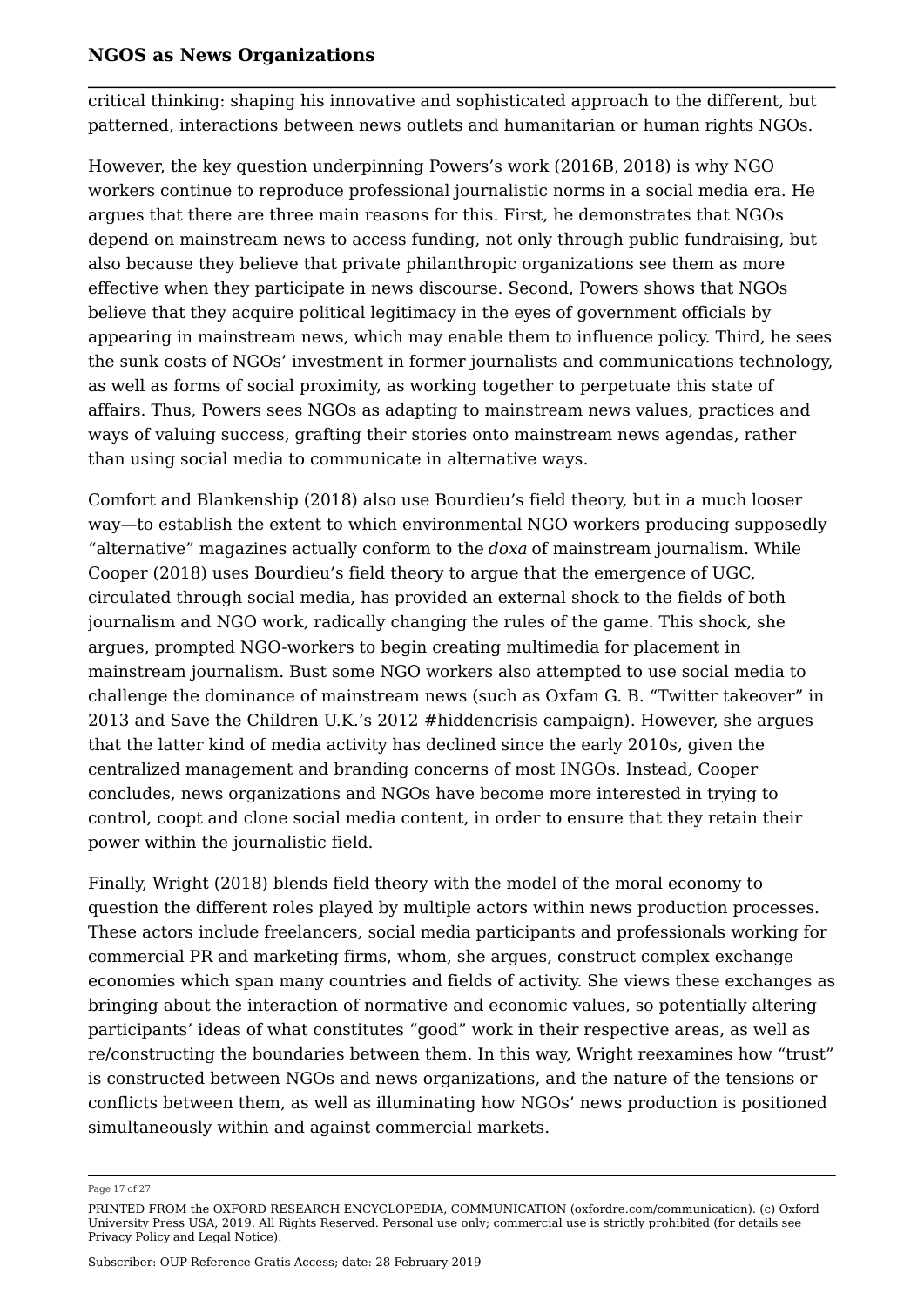# **Evaluating Mixed Effects, Understanding Power**

So there are a variety of different analytical approaches emerging in the theory about this area of study. Nevertheless, how to analyze and evaluate the potentially mixed effects of NGO news making remains tricky. While Waisbord (2011) indicates his commitment to the concept of 'ideology', Powers (2017) discusses the evaluative potential of different kinds of democratic theory, arguing that NGOs may assist deliberative processes via their commitment to accurate, detailed investigation and specialist expertise. But, he asserts, more radical traditions within liberal representative theory permit greater partiality, so the news-making practices of partisan NGOs may also have value through addressing social peripheries rather than mass audiences or elites. Wright challenges this (2018) by arguing that evaluative approaches which rely on democratic theory risk ethnocentricity. Instead, she interrogates the validity of the normative claims made by NGO workers and journalists by blending moral economy theory with Amartya Sen's work on people's interrelated capabilities (2010, discussed in 2018).

However, ideas about how to evaluate NGO news making are still in their infancy. Developing more nuanced approaches is vital as we move toward analyzing increasingly complex alliances, partnerships and coalitions between NGOs, journalists and others. The media produced by these actors may be placed in mainstream news, but may also be used for other purposes, such as digital mapping or even donor reporting (Wright, 2018). However, in order to move forward we need to better theorize what we mean by "the effects" of NGO news making. Specifically, what kinds of power are NGOs able to gain in and through news production?

One kind of power may involve NGOs fostering the creation of dialogic networks and cosmopolitan spaces with the potential to enable progressive political change (Reese, 2015; Yanacopulos, 2015). But other critics think it is more likely that they will use the news media as a kind of stand-in for public opinion (Lang, 2013; Powers, 2018), thus enabling inter-elite contestation (Wright, 2018). Still others see NGOs as having an agenda-setting function within the mainstream news (Krøvel, 2012) or talk about NGOs' ability to frame countries, issues and events in ways which are consonant with their perspectives (Franks, 2013; Lugo-Ocando & Malaolu, 2014). Finally, Ecker-Erhardt (2010), Powers (2017), and Wright (2018) all suggest that NGOs are sometimes consecrated as authoritative "experts" through news, in ways which may help them to gain other kinds of political access—such as gaining places in working groups developing international legislation. Indeed, Yanacopulos (2005) claims that news making and other forms of more obvious political involvement work together to enable NGOs to engage in global governance.

A key issue underlying all of these approaches is the extent to which NGOs shape the imagined, and often highly visual, relationships which news audiences have with distant others. However, we know that audiences can (and frequently do) resist the calls to action

Page 18 of 27

PRINTED FROM the OXFORD RESEARCH ENCYCLOPEDIA, COMMUNICATION (oxfordre.com/communication). (c) Oxford University Press USA, 2019. All Rights Reserved. Personal use only; commercial use is strictly prohibited (for details see Privacy Policy and Legal Notice).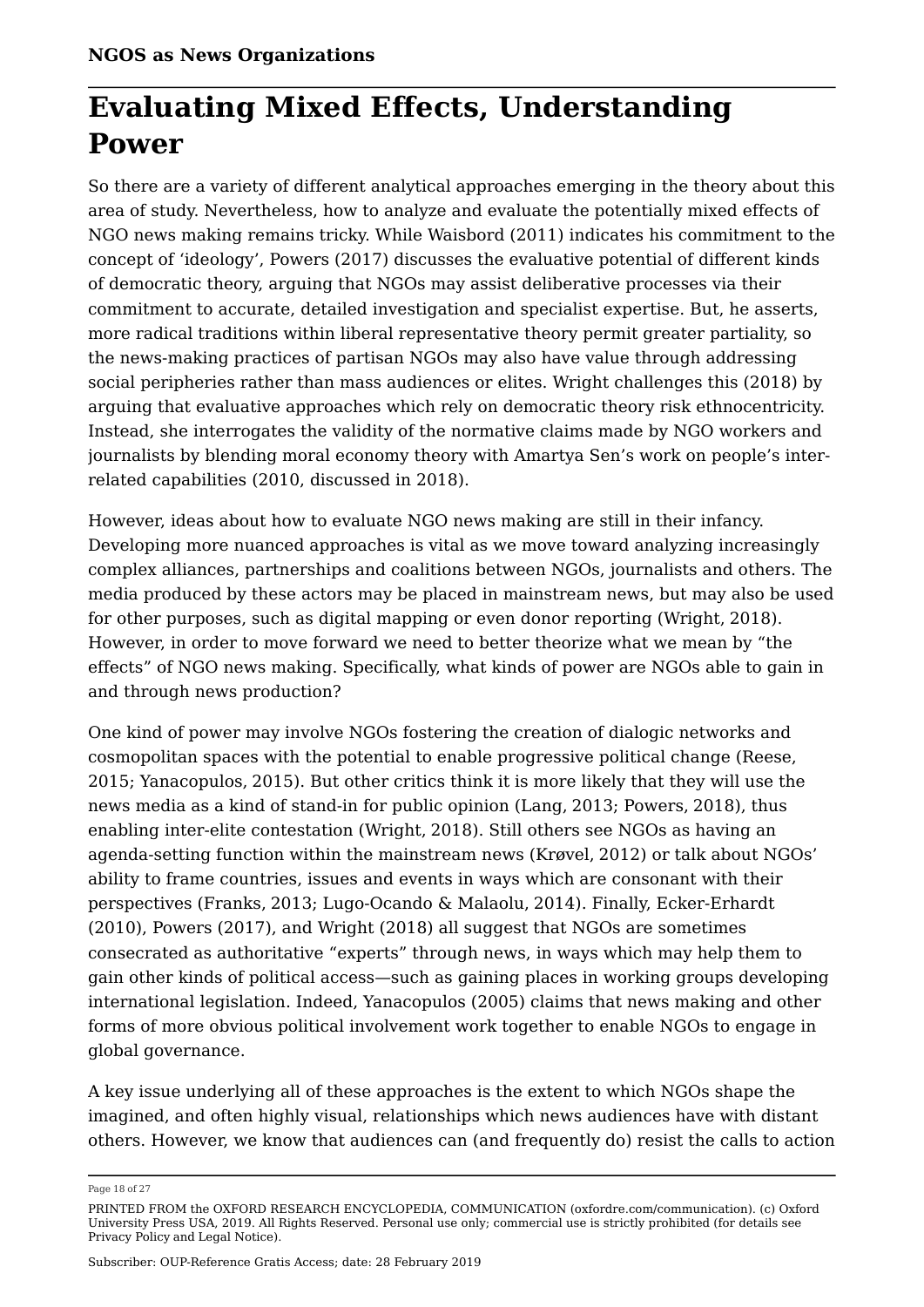encoded in news and other media texts (Seu & Orgad, 2017). Research about the ways in which NGOs may frame events for policy makers via mainstream news is also based on research which is more than two decades old (Gowing, 1994; Livingston, 1997, cited in Franks, 2015). It may still be the case that NGOs are able to exercise influence when no governmental strategy has been agreed upon (Franks, 2015), but changes in politics, and the advent of online and social media, may well have altered this relationship beyond recognition. Thus the next wave of research in this area would do well to explore the various kinds of power which different kinds of NGOs are able to acquire and/or exercise through news production. After all, these may be significantly different to the kinds of power that NGO workers think that they acquire (Powers, 2016C).

Yet establishing media influence is a notoriously difficult enterprise, as researchers cannot abstract it from other causal factors. The practices involved in NGO news production are also changing very rapidly: shifting from relatively straightforward binary exchanges between NGOs and news organizations to much more complicated political economies involving social media participants, private foundations, governments, commercial businesses and other kinds of media organizations. Yet in seeking to move into the sometimes dazzling world of multiple media actors, social media and high tech, researchers should not forget the need to address what is perhaps the most neglected area of this kind of research: that is, the perspectives and experiences of those represented in NGO journalism (Warrington & Crombie, 2017).

### **Digital Resources**

Al Jazeera (2015, February 7). **The ever closer ties between journalists and NGOs** [Video file]. *The Listening Post*.

Frontline Club (2008, February 26). **The news carers: Are aid groups doing too much real newsgathering?** [Video file].

Frontline Club (2011, January 26). **Aid and the media: A troubled relationship** [Video file].

Frontline Club (2015, February 10). **Embedding with aid agencies: editorial integrity and security risks** [Video file].

### **Further Reading**

Cooper, G. (2018). *Reporting humanitarian disasters in a social media age*. New York, NY: Routledge

Cottle, S., & Nolan, D. (2007). Global humanitarianism and the changing aid-media field: Everyone was dying for footage. *Journalism Studies*, *8*(6), 862–878.

Denčik, L., & Allan, S. (2017). In/visible conflicts: NGOs and the visual politics of humanitarian photography. *Media, Culture and Society*, *39*(8), 1178–1193.

Subscriber: OUP-Reference Gratis Access; date: 28 February 2019

Page 19 of 27

PRINTED FROM the OXFORD RESEARCH ENCYCLOPEDIA, COMMUNICATION (oxfordre.com/communication). (c) Oxford University Press USA, 2019. All Rights Reserved. Personal use only; commercial use is strictly prohibited (for details see Privacy Policy and Legal Notice).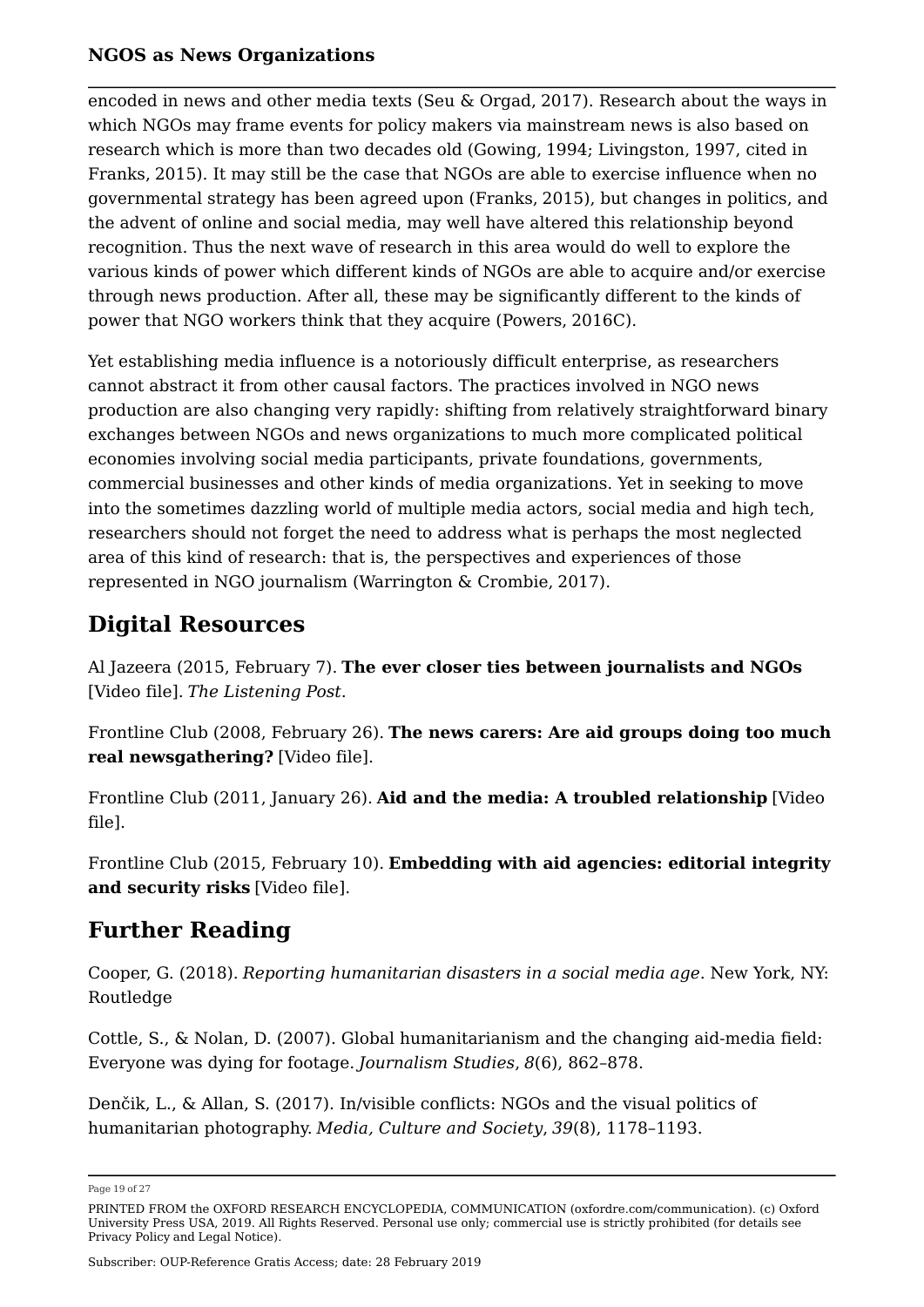Fenton, N. (2010). NGOs, new media and the mainstream news: News from everywhere. In N. Fenton (Ed.), *New media, old news: Journalism and democracy in the digital age* (pp. 153–168). London, U.K.: SAGE.

Franks, S. (2013). *Reporting disasters: Famine, aid, politics and the media*. London, U.K.: Hurst.

Hallas, R. (2012). Photojournalism, ngos and the new media ecology. In M. McLagan & Y. McKee (Eds.), *Sensible politics: The visual culture of nongovernmental activism* (pp. 95– 114). New York, NY: Zone Books.

Lück, J., Wozniak, A., & Wessler, H. (2016). Networks of coproduction: How journalists and environmental NGOs create common interpretations of the UN climate change conferences. *The International Journal of Press/Politics*, *21*(1), 25–47.

McPherson, E. (2015a). Advocacy organizations' evaluation of social media information for NGO journalism: The evidence and engagement models. *American Behavioral Scientist*, *59*(1), 124–148.

Powers, M. (2018). *NGOs as newsmakers: The changing landscape of international news*. New York, NY: Columbia University Press.

Waisbord, S. (2011). Can NGOs change the news? *International Journal of Communication*, *5*, 142–165.

Wright, K. (2018). *Who's reporting Africa now? Non-governmental organizations, journalists and multimedia*. New York, NY: Peter Lang.

### **References**

Abbott, K. (2015). NGO communications in the new media ecology: How NGOs became the "new(s) reporters." In S. Cottle and G. Cooper (Eds.) *Humanitarianism, communications and change* (pp. 183–193). New York, NY: Peter Lang.

Agamben, G. (1998). *Homo Sacer: Sovereign power and bare life*. Stanford, CA: Stanford University Press.

Allan, S. (2013). *Citizen witnessing*. Cambridge, U.K.: Polity.

BBC News (2017a, April 5). **Desert on Fire**.

BBC News (2017b, October 17). **Rohingya crisis: Drone footage shows thousands fleeing**.

Barnett, M. (2011). *Empire of Humanity: A History of Humanitarianism*. Ithaca, NY: Cornell University Press

Beckett, C. (2008). *SuperMedia: saving journalism so it can save the world*. London, U.K.: Blackwell.

Page 20 of 27

PRINTED FROM the OXFORD RESEARCH ENCYCLOPEDIA, COMMUNICATION (oxfordre.com/communication). (c) Oxford University Press USA, 2019. All Rights Reserved. Personal use only; commercial use is strictly prohibited (for details see Privacy Policy and Legal Notice).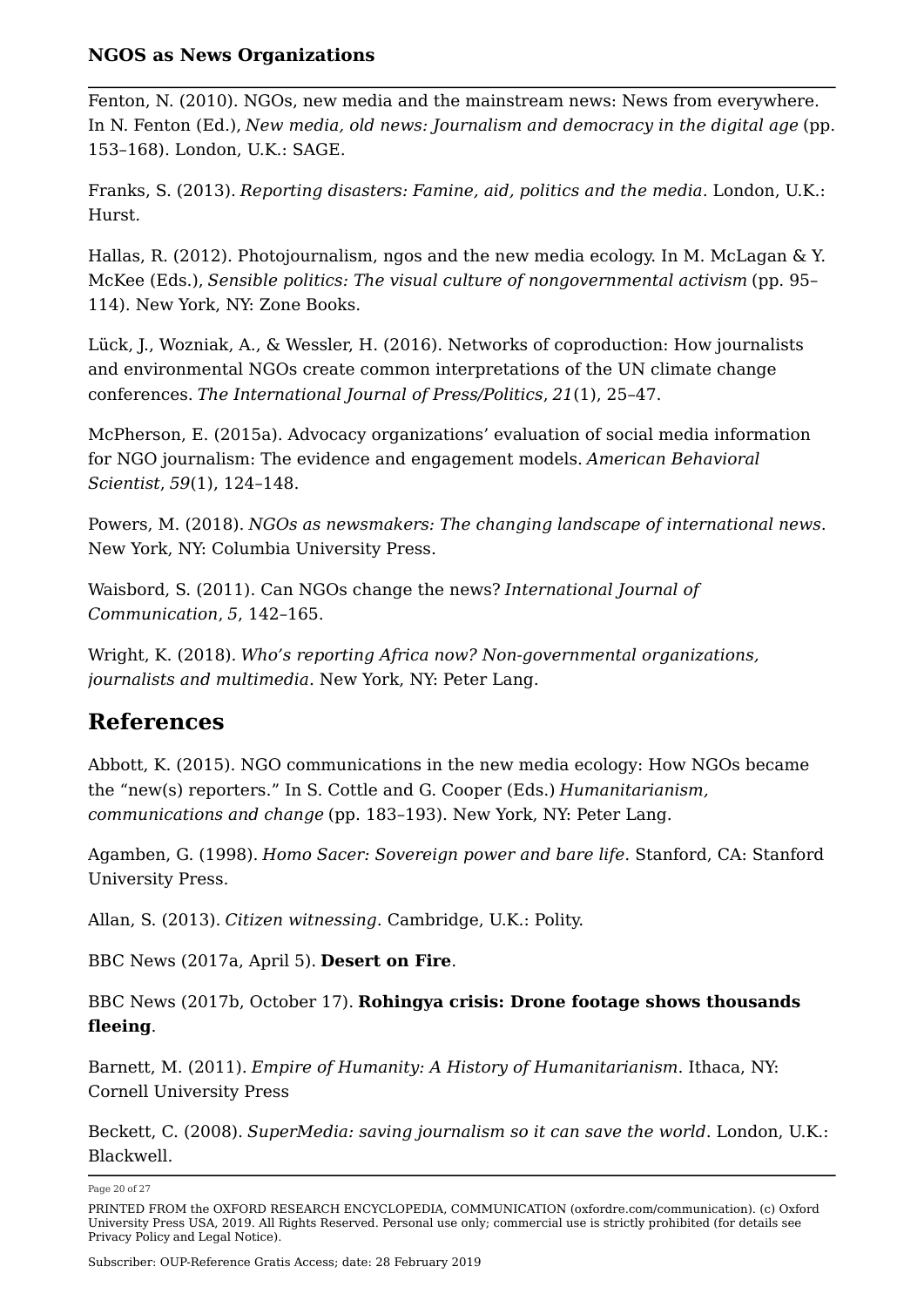Benthall, J. (1993). *Disasters, relief and the media*. London, U.K.: I. B. Tauris.

Berger, G. (2010). Problematizing "media development" as the bandwagon gets rolling. *International Communication Gazette*, *72*(7), 547–565.

Biswas, M. K. (2007). Developmental issues in news media: NGO-media interaction in Bangladesh. *International Journal of Not-for-Profit Law*, *9*(3), 77–95.

Calhoun, C. (2010). The idea of emergency: humanitarian action and global (dis)order. In F. Didier & M. Pandolfi (Eds.), *Contemporary States of Emergency: the Politics of Military and Humanitarian Interventions* (pp. 29–58). New York, NY: Zone Books.

Capa, C. (1968). *The concerned photographer* (1st ed., 2nd printing ed.). New York, NY: Grossman.

Cartier-Bresson, H. (1952). *The Decisive Moment*. New York, NY: Simon and Schuster

Chamberlain, P. (2017). *Drones and journalism*. Abingdon, U.K.: Routledge.

Chouliaraki, L. (2015). Digital witnessing in conflict zones: The politics of remediation. *Information, Communication and Society*, *18*(11), 1362–1377.

Comfort, S. E., & Blankenship, J. (2018). **Curated journalism: A field theory approach to journalistic production by environmental non-governmental organizations***. Journalism: Theory, Practice and Criticism*, 1–13 [Online before print].

Conrad, D. (2015). The freelancer–NGO Alliance: What a story of Kenyan waste reveals about contemporary foreign news production. *Journalism Studies*, *16*(2), 275–288.

Cooper, G. (2009, December 21). **When the lines between NGO and news organization blur** [Special report].

Cooper, G. (2015). Hurricanes and hashtags: How the media and NGOs treat citizens' voices online in humanitarian emergencies. *Interactions: Studies in Communication and Culture*, *6*(2), 233–244.

Coward, R. (2010). The environment, the press and the missing lynx: A case study. *Journalism: Theory, Practice and Criticism*, *11*(5), 635–638.

Culver, K. B. (2014). From battlefield to newsroom: Ethical implications of drone technology in journalism. *Journal of Mass Media Ethics*, *29*(1), 52–64.

Dai, J., Zeng, F., & Wang, Y. (2017). Publicity strategies and media logic: Communications campaigns of environmental NGOs in China. *Chinese Journal of Communication*, *10*(1), 38–53.

Davies, N. (2008). *Flat earth news: An award-winning reporter exposes falsehood, distortion and propaganda in the global media*. London, U.K.: Chatto and Windus.

Page 21 of 27

Subscriber: OUP-Reference Gratis Access; date: 28 February 2019

PRINTED FROM the OXFORD RESEARCH ENCYCLOPEDIA, COMMUNICATION (oxfordre.com/communication). (c) Oxford University Press USA, 2019. All Rights Reserved. Personal use only; commercial use is strictly prohibited (for details see Privacy Policy and Legal Notice).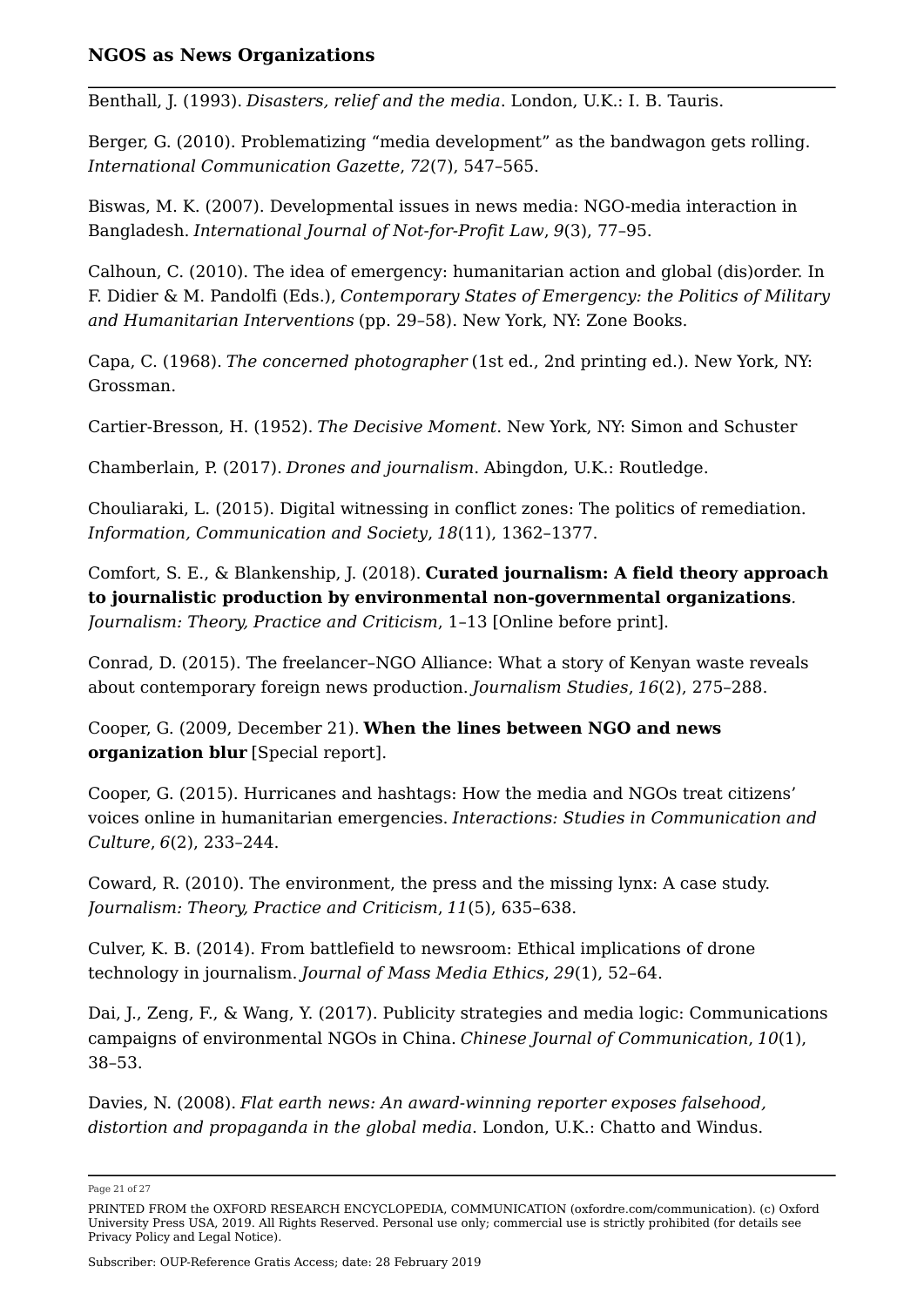Denčik, L., & Allan, S. (2017). In/visible conflicts: NGOs in the visual politics of humanitarian photography. *Media, Culture and Society*, *39*(8), 1178–1193.

Denčik, L., & Wilkin, P. (2015) *Worker resistance and media: Challenging corporate power in the 21st century*. London, U.K.: Peter Lang.

Dirbaba, B. O. (2010). The growing influence of bribery in Ethiopian journalism. *African Communication Research*, *3*(3), 475–496.

Dogra, N. (2012). *Representations of global poverty: Aid, development and international NGOs*. London, U.K.: I. B. Tauris.

Ecker-Erhardt, M. (2010). Aid organisations, governments and the media: The critical role of journalists in signaling authority recognition. In S. Koch-Baumgarten, & K. Voltmer (Eds.), *Public policy and the mass media: The interplay of mass communication and political decision making* (pp. 106–124). Abingdon, U.K.: Routledge.

Farrell, N., & Allan, S. (2015). Redrawing boundaries: WITNESS and the politics of citizen videos. *Global Media and Communication*, *11*(3), 237–253.

Fehrenbach, H., & Rodogno, D. (2015). **"A horrific photo of a drowned Syrian child": Humanitarian photography and NGO media strategies in historical perspective**. *International Review of the Red Cross*, *97*(900), 1121–1155.

Franks, S. (2008). Aid agencies: Are we trusting too much? *The Political Quarterly*, *79*(3), 316–318.

Franks, S. (2015). From pictures to policy: How does humanitarian reporting have an influence? In S. Cottle & G. Cooper (Eds.), *Humanitarianism, communications and change* (pp. 153–166). New York, NY: Peter Lang.

Gandy, O. (1982). *Beyond Agenda-setting: Information Subsidies and Public Policy*. Norwood, NJ. Ablex.

Gans, H. J. (1979). *Deciding What's News: A Study of CBS Evening News, NBC Nightly News, Newsweek, and Time*. New York, NY: Random House

Goldberg, D., Corcoran, M., & Pickard R. G. (2013). *Remotely piloted aircraft systems and journalism: Opportunities and challenges of drones in news gathering*. Report for the Reuters Institute for the Study of Journalism. Oxford, U.K.: Oxford University Press.

Goodman, M. K., Littler, J., Brockington, D., & Boycoff, M. (2016). Spectacular environmentalisms: Media, knowledge and the framing of ecological politics*. Environmental Communication*, *10*(6), 677–688.

Gorin, V. (2012). Looking back over 150 years of humanitarian action: The photographic archives of the ICRC. *International Review of the Red Cross*, *94*(888), 1349–1379.

Page 22 of 27

PRINTED FROM the OXFORD RESEARCH ENCYCLOPEDIA, COMMUNICATION (oxfordre.com/communication). (c) Oxford University Press USA, 2019. All Rights Reserved. Personal use only; commercial use is strictly prohibited (for details see Privacy Policy and Legal Notice).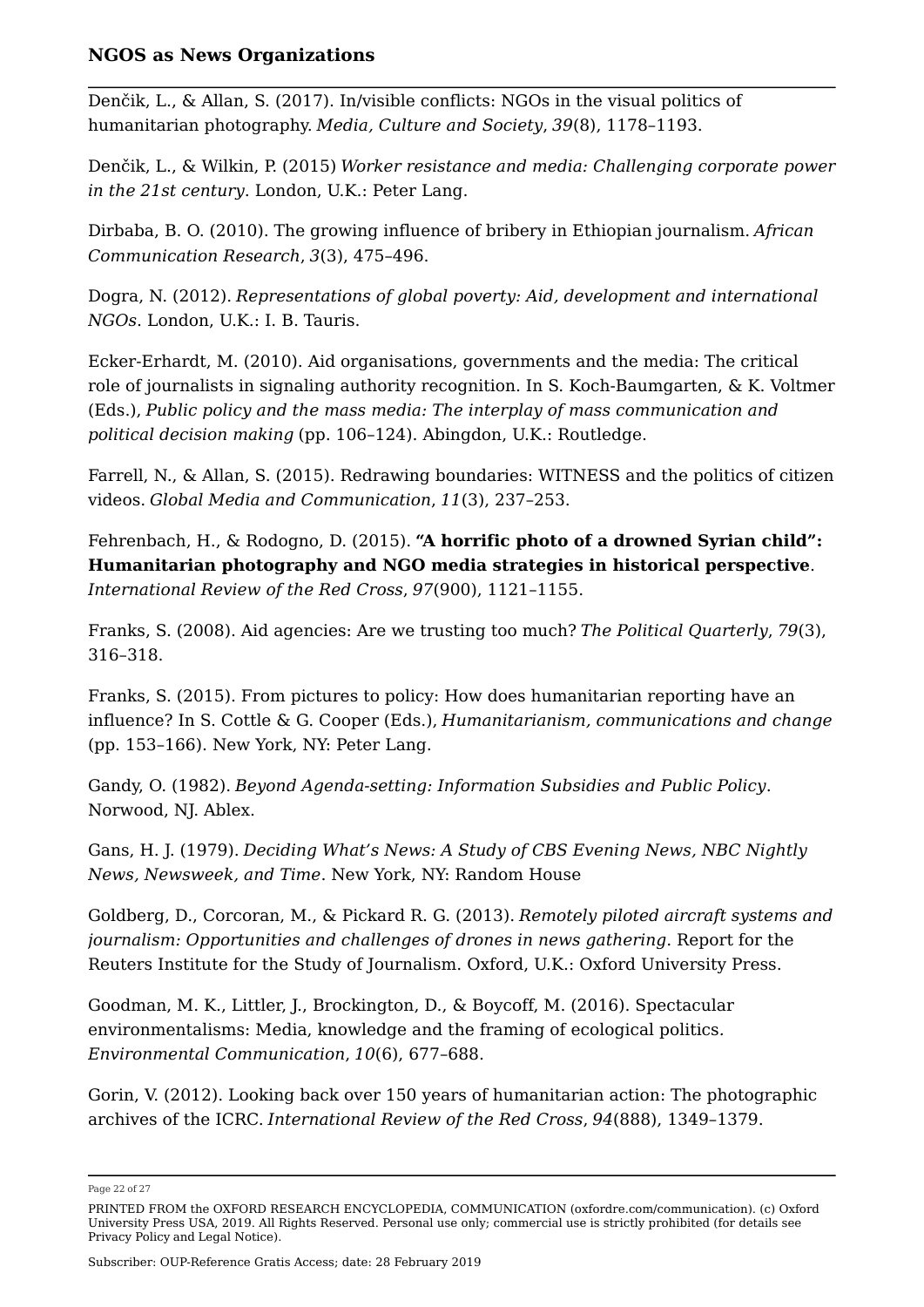Gowing, N. (1994). *Real-time television coverage of armed conflicts and diplomatic crises: Does it pressure or distort foreign policy decisions?* Joan Shorenstein Barone Center on the Press, Politics and Public Policy Working Paper Series, John F. Kennedy School of Government, Harvard University.

Grant, K. (2015). The limits of exposure: Atrocity photographs in the Congo Reform campaign. In H. Fehrenbach & D. Rodogno (Eds.), *Humanitarian Photography: A History* (pp. 64–88). Cambridge, U.K.: Cambridge University Press.

Grayson, L. (2014). The role of non-government organisations (NGOS) in practising editorial photography in a globalised media environment. *Journalism Practice*, *8*(5), 632– 645.

Gregory, S. (2012). Kony 2012 through a prism of video advocacy practices and trends. *Journal of Human Rights Practice*, *4*(3), 463–468.

Gürsel, Z. D. (2016) *Image Brokers: Visualizing World News in the Age of Digital Circulation*. Oakland, CA: University of California Press.

Hallas, R. (2012). Photojournalism, NGOs and the new media ecology. In M. McLagan & Y. McKee (Eds.), *Sensible politics: The visual culture of nongovernmental activism* (pp. 95–114). New York, NY: Zone Books.

Harding, L. (2012). Kony 2012 in review. *Journal of Human Rights Practice*, *4*(3), 461– 462.

Harrison, B. (1982). Press and pressure group in modern Britain. In J. Shattock & M. Wolf (Eds.), *The Victorian periodical press: Samplings and soundings* (pp. 261–295). Leicester, U.K.: University of Leicester Press.

Hochschild, A. (2006). *King Leopold's ghost: A story of greed, terror, and heroism in colonial Africa*. London, U.K.: Pan Books.

Imison, M. (2014). Selling the story: Australian international development NGOs and health news from the developing world. *Journalism Practice*, *8*(4), 438–453.

Jayawardane, M. N. (2017, January 18). **The problem with photojournalism and Africa**. *Al Jazeera.com*.

Jones, B. (2017). Looking good: Mediatisation and international NGOs. *European Journal of Development Research*, *29*(1), 176–191.

### Kennedy, D. (2009). **Selling the distant other: Humanitarianism and imagery ethical dilemmas of humanitarian action**. *The Journal of Humanitarian Assistance*, *28*.

Krøvel, R. (2012). Setting the agenda on environmental news in Norway: NGOs and newspapers. *Journalism Studies*, *13*(2), 259–276.

Page 23 of 27

PRINTED FROM the OXFORD RESEARCH ENCYCLOPEDIA, COMMUNICATION (oxfordre.com/communication). (c) Oxford University Press USA, 2019. All Rights Reserved. Personal use only; commercial use is strictly prohibited (for details see Privacy Policy and Legal Notice).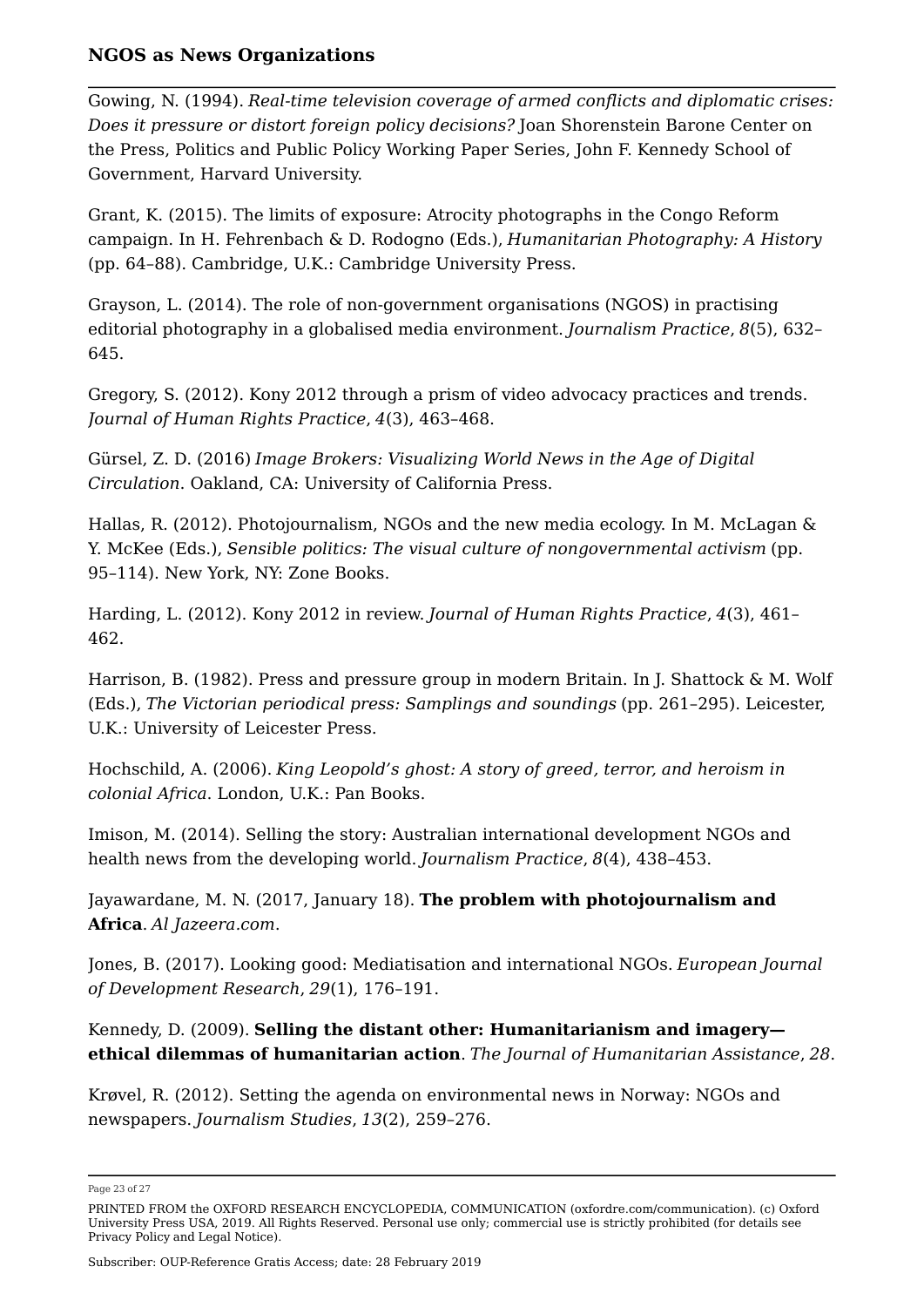Lang, S. (2013). *NGOs, civil society and the public sphere*. Cambridge, U.K.: Cambridge University Press.

Lewis, J., Williams, A., & Franklin, B. (2008a). A compromised fourth estate? *Journalism Studies*, *9*(1), 1–20.

Lewis, J., Williams, A., & Franklin, B. (2008b). Four rumours and an explanation. *Journalism Practice*, *2*(1), 27–45.

Lichtman, A., & Nair, M. (2015). Humanitarian uses of drones and satellite imagery analysis: The promises and perils. AMA *Journal of Ethics*, *17*(10), 931–937.

Lidichi, H. (1999). Finding the right image: British development NGOs and the regulation of imagery. In T. Skelton & T. Allen (Eds.), *Culture and global change* (pp. 87–101). London, U.K.: Routledge.

Livingston, D. (Ed.) (1997). *Clarifying the CNN effect: An examination of media effects according to type of military intervention*. Research paper R-18, Joan Shorenstein Barone Center on the Press, Politics and Public Policy Working Paper Series, John F. Kennedy School of Government, Harvard University.

Lodamo, B., & Skjerdal, T. S. (2009). Freebies and brown envelopes in Ethiopian journalism. *Ecquid Novi*, *30*(2), 134–154.

Lugo-Ocando, J., & Malaolu, P. O. (2014). Africa-that scar on our Face. In *Blaming the Victim: How Global Journalism Fails Those in Poverty* (pp. 85–103). London, U.K.: Pluto Press.

Magee, H. (2011). *The East African famine: Did the media get it right?* London, U.K.: International Broadcasting Trust.

McLagan, M., & McKee, Y. (2012). Introduction. In M. McLagan & Y. McKee (Eds.), *Sensible politics: The visual culture of nongovernmental activism* (pp. 9–28). New York, NY: Zone Books.

McPherson, E. (2015b). Digital human rights reporting by civilian witnesses: Surmounting the verification barrier. In R. A. Lind (Ed.), *Produsing theory in a digital world 2.0: The intersection of audiences and production in contemporary theory* (Vol. 2, pp. 193–209). New York, NY: Peter Lang

Mercado, A. (2015). *El Tequio*: Social capital, civic advocacy journalism and the construction of a transnational public sphere by Mexican indigenous immigrants in the US. *Journalism: Theory, Practice and Criticism*, *16*(2), 238–256.

Midgeley, R (2017, August 17). **The world's largest refugee settlement you've never heard of**. *The Telegraph.*

Page 24 of 27

PRINTED FROM the OXFORD RESEARCH ENCYCLOPEDIA, COMMUNICATION (oxfordre.com/communication). (c) Oxford University Press USA, 2019. All Rights Reserved. Personal use only; commercial use is strictly prohibited (for details see Privacy Policy and Legal Notice).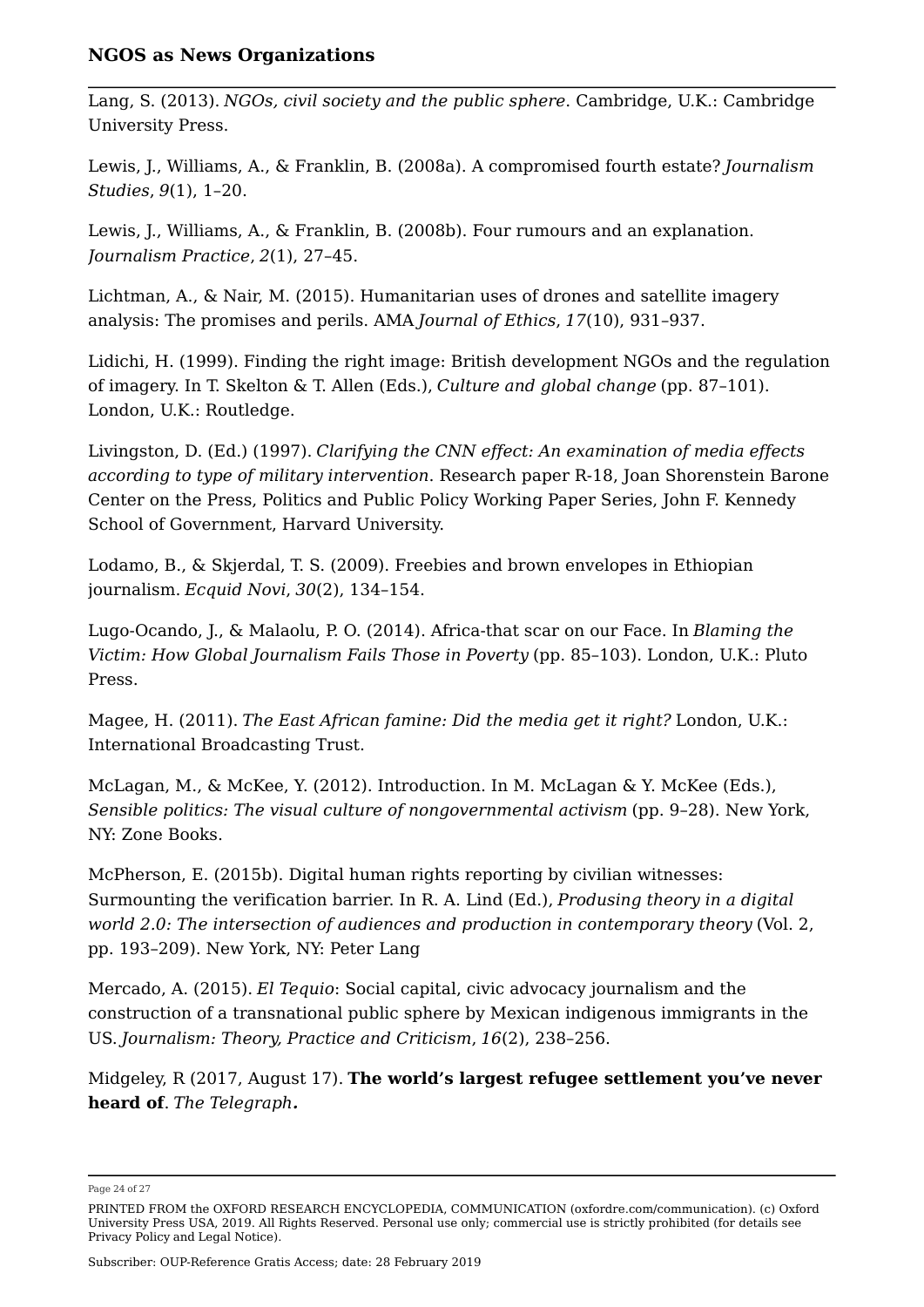Minić, D. (2014). Feminist publicist strategies: Women's NGOs' media activism and television journalism in Serbia and Croatia. *Media, Culture and Society*, *36*(2): 133–149.

Moon, R. (2018). **Getting into living rooms: NGO media relations work as strategic practice**. *Journalism: Theory, Practice and Criticism*, *19*(7), 1011–1026

Murrell, C. (2014). The vulture club: International newsgathering via Facebook. *Australian Journalism Review*, *36*(1), 15–27.

Natale, E. (2010) Quand l'humanitaire commençait à faire son cinéma: les films du CICR des années 20. *International Review of the Red Cross*, *86*(854), 415–438.

Nolan, D., & Mikami, A. (2012). "The things that we have to do": Ethics and instrumentality in humanitarian communication. *Global Media and Communication*, *9*(1), 53–70.

Norris, W. (2017). Digital humanitarians. *Journalism Practice*, *11*(2–3), 213–228.

Nothias, T. (2013). "It's struck a chord we have never managed to strike": Frames, perspectives and remediation strategies in the international news coverage of *Kony 2012*. *Ecquid Novi: African Journalism Studies*, *34*(1), 123–129.

Orgad, S. (2013). Visualizers of solidarity: Organizational politics in humanitarian and international development NGOs. *Visual Communication*, *12*(3), 295–314.

Pendry, R. (2015). Reporter power: News organisations, duty of care and the use of locally-hired news gatherers in Syria. *Ethical Space*, *12*(2), 4–13.

Philo, G. (1993). From Buerk to Band Aid. In Glasgow Media Group (Ed.), *Getting the message: News truth and power* (pp. 104–125). London, U.K.: Routledge.

Powers, M. (2016a). The new boots on the ground: NGOs in the changing landscape of international news, *Journalism: Theory, Practice and Criticism*, *17*(4), 401–416.

Powers, M. (2016b). NGO publicity and reinforcing path dependencies: Explaining the persistence of media-centered publicity strategies, *International Journal of Press/Politics*, *21*(4), 490–507.

Powers, M. (2016c). A new era of human rights news? Contrasting two paradigms of human rights news-making. *Journal of Human Rights*, *15*(3), 314–329.

Powers, M. (2017). Beyond boon or bane: Using normative theories to evaluate the newsmaking efforts of NGOs. *Journalism Studies*, *18*(9), 1070–1086.

Pratt, M. L. (1992). *Imperial eyes: Travel writing and transculturation*. London, U.K.: Routledge.

Radjawali, I., & Pye, O. (2017). Drones for justice: Inclusive technology and river-related action research along the Kapuas. *Geographica Helvetica*, *72*(1), 17–27.

Page 25 of 27

PRINTED FROM the OXFORD RESEARCH ENCYCLOPEDIA, COMMUNICATION (oxfordre.com/communication). (c) Oxford University Press USA, 2019. All Rights Reserved. Personal use only; commercial use is strictly prohibited (for details see Privacy Policy and Legal Notice).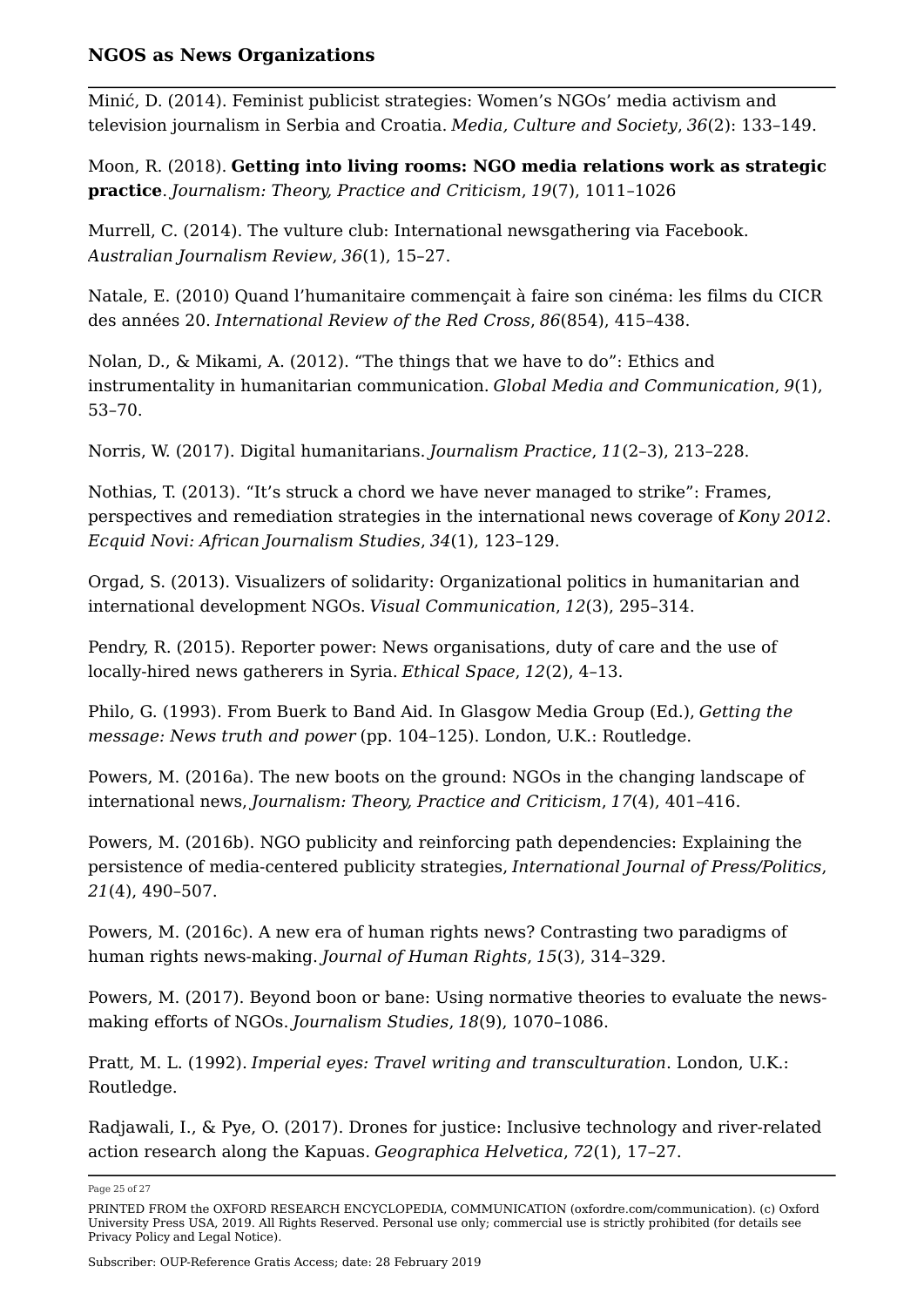Reese, S. D. (2015). Globalization of mediated spaces: The case of transnational environmentalism in China. *International Journal of Communication*, *9*, 2263–2281.

Russell, A. (2013). Innovation in hybrid spaces: 2011 UN climate summit and the expanding journalism landscape. *Journalism: Theory, Practice and Criticism*, *17*(7), 904– 920.

Sambrook, R. (2010). *Are Foreign Correspondents Redundant?* Oxford, U.K.: Reuters Institute for the Study of Journalism.

Schiffrin, A. (2010). Not really enough: Foreign donors and journalism training in Ghana, Nigeria and Uganda. *Journalism Practice*, *4*(3), 405–416.

Scott, M. (2014). *Media and Development*. London, U.K.: Zed Books.

Scott, M. (2017). The myth of representations of Africa. *Journalism Studies*, *18*(2), 191– 210.

Seaton, J. (2010). Global understanding. In J. Curran & J. Seaton (Eds.), *Power without responsibility: Press, broadcasting and the internet in Britain* (pp. 311–325). London, U.K.: Routledge.

Seu, B., Orgad, S., & Flanagan, F. (2012). *Knowing about and acting in relation to distant suffering: Mind the gap!* London, U.K.: POLIS, London School of Economics.

Seu, I. B., & Orgad, S. (2017). *Caring in Crisis? Humanitarianism, the public and NGOs*. London, U.K.: Palgrave Macmillan.

Shaer, M. (2015, February 18) **The media doesn't care what happens here.**. *New York Times*.

Shaker, L., & Falzone, P. (2015). Priming, rap news, and public diplomacy: Reporting on an NGO-led media initiative in Uganda. *International Journal of Communication*, *9*, 3084– 3105.

Sireau, N., & Davis, A. (2008). Interest groups and mediated mobilisation: Communication in the Make Poverty History campaign. In A. Davis (Ed.), *The mediation of power: A critical introduction* (pp. 131–150). London, U.K.: Routledge.

Sliwinski, S. (2006). The childhood of human rights: The Kodak on the Congo. *Journal of Visual Culture*, *5*(3), 333–363.

Spurr, D. (1993). *The rhetoric of empire: Colonial discourse in journalism, travel writing, and imperial administration*. Durham, NC: Duke University Press.

Spyksma, H. (2019). **Unintentional journalists: the role of advocacy group 350 in filling a news gap for reporting from the Pacific region**. *Journalism Studies*. *20*(1), 1–12.

Page 26 of 27

PRINTED FROM the OXFORD RESEARCH ENCYCLOPEDIA, COMMUNICATION (oxfordre.com/communication). (c) Oxford University Press USA, 2019. All Rights Reserved. Personal use only; commercial use is strictly prohibited (for details see Privacy Policy and Legal Notice).